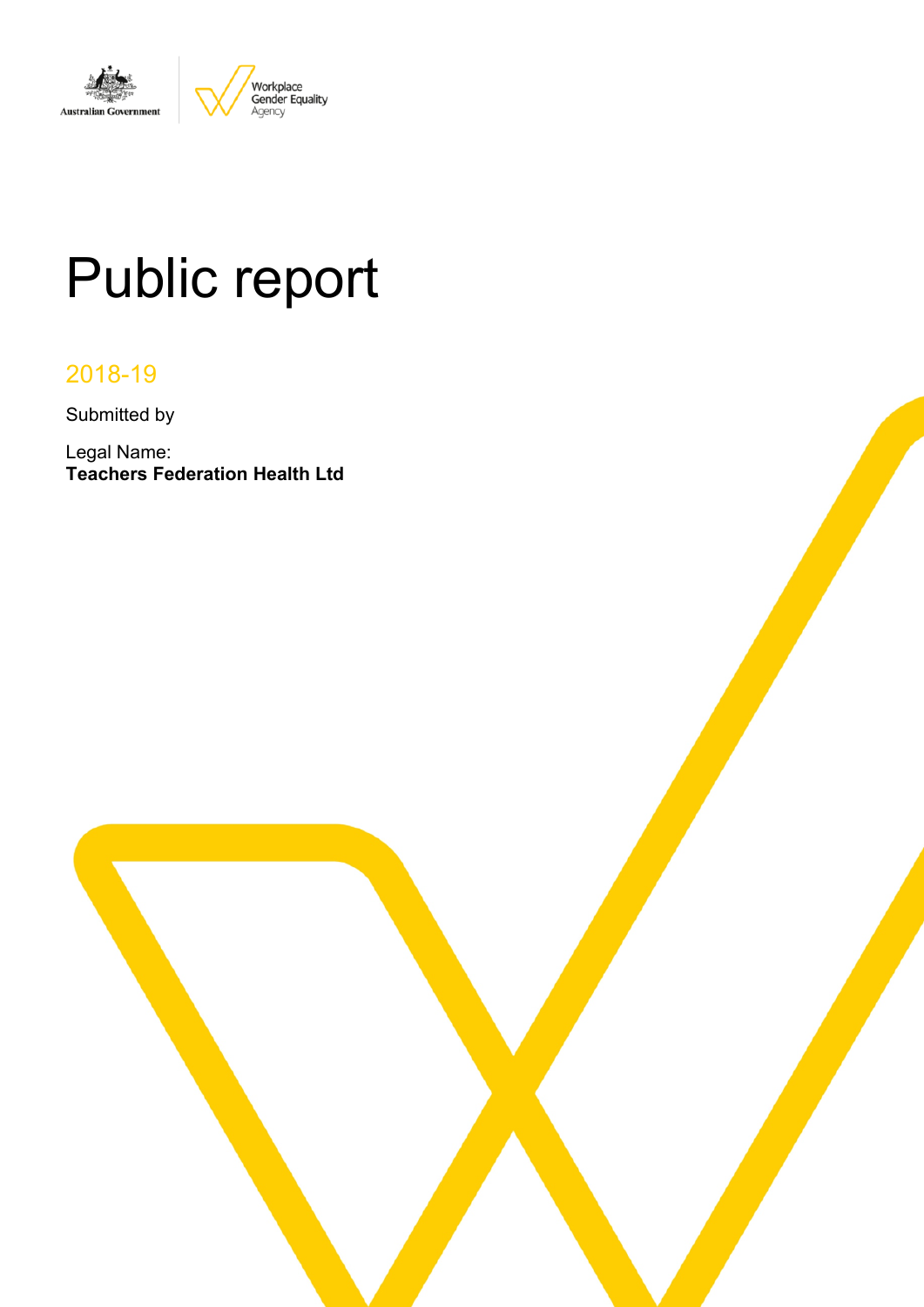

# Organisation and contact details

| Submitting organisation details | Legal name                                    | <b>Teachers Federation Health Ltd</b>                       |
|---------------------------------|-----------------------------------------------|-------------------------------------------------------------|
|                                 | <b>ABN</b>                                    | 86097030414                                                 |
|                                 | <b>ANZSIC</b>                                 | K Financial and Insurance Services<br>6321 Health Insurance |
|                                 | <b>Business/trading name/s</b>                | Teachers Health                                             |
|                                 | ASX code (if applicable)                      |                                                             |
|                                 | <b>Postal address</b>                         | GPO Box 9812<br>SYDNEY NSW 2001<br><b>AUSTRALIA</b>         |
|                                 | Organisation phone number                     | 1 300 728 188                                               |
| <b>Reporting structure</b>      | Number of employees covered by<br>this report | 351                                                         |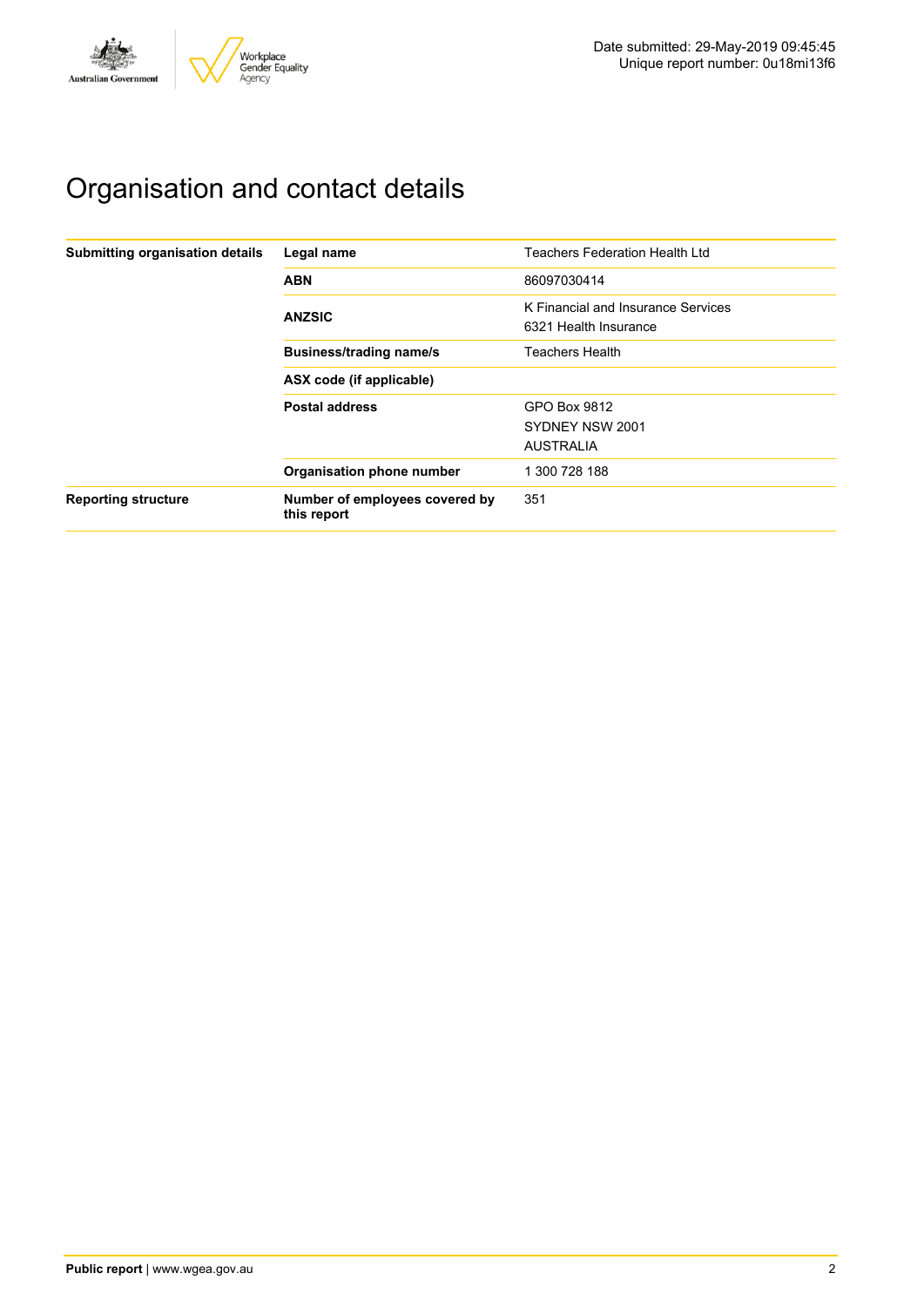

# Workplace profile

## **Manager**

|                                           |                        | <b>Employment status</b> |                | No. of employees |                        |  |  |
|-------------------------------------------|------------------------|--------------------------|----------------|------------------|------------------------|--|--|
| Manager occupational categories           | Reporting level to CEO |                          | E              | M                | <b>Total employees</b> |  |  |
|                                           |                        | Full-time permanent      | $\Omega$       | - 1              |                        |  |  |
|                                           |                        | Full-time contract       | $\mathbf 0$    | $\mathbf 0$      | $\mathbf{0}$           |  |  |
| <b>ICEO/Head of Business in Australia</b> | $\mathbf 0$            | Part-time permanent      | $\Omega$       | $\mathbf{0}$     | $\Omega$               |  |  |
|                                           |                        | Part-time contract       | 0              | $\Omega$         | $\mathbf{0}$           |  |  |
|                                           |                        | Casual                   | $\mathbf{0}$   | $\mathbf 0$      | $\mathbf{0}$           |  |  |
|                                           |                        | Full-time permanent      | -1             | $\overline{4}$   | 5                      |  |  |
|                                           |                        | Full-time contract       | $\mathbf 0$    | $\mathbf 0$      | $\mathbf{0}$           |  |  |
|                                           | $-1$                   | Part-time permanent      | -1             | 0                |                        |  |  |
|                                           |                        | Part-time contract       | $\Omega$       | $\mathbf{0}$     | $\mathbf{0}$           |  |  |
|                                           |                        | Casual                   | $\mathbf{0}$   | $\mathbf{0}$     | $\Omega$               |  |  |
| Key management personnel                  | $-2$                   | Full-time permanent      | $\mathbf{1}$   | $\overline{2}$   | 3                      |  |  |
|                                           |                        | Full-time contract       | $\mathbf{0}$   | $\mathbf{0}$     | $\mathbf{0}$           |  |  |
|                                           |                        | Part-time permanent      | $\mathbf 0$    | $\mathbf 0$      | $\mathbf{0}$           |  |  |
|                                           |                        | Part-time contract       | $\Omega$       | 0                | $\mathbf{0}$           |  |  |
|                                           |                        | Casual                   | $\Omega$       | $\mathbf 0$      | $\Omega$               |  |  |
|                                           | $-2$                   | Full-time permanent      | 3              | $\mathbf{0}$     | 3                      |  |  |
|                                           |                        | Full-time contract       | $\mathbf{0}$   | $\Omega$         | $\Omega$               |  |  |
| Other executives/General managers         |                        | Part-time permanent      | -1             | $\mathbf 0$      |                        |  |  |
|                                           |                        | Part-time contract       | $\mathbf 0$    | $\mathbf 0$      | $\mathbf{0}$           |  |  |
|                                           |                        | Casual                   | 0              | $\Omega$         | $\mathbf{0}$           |  |  |
|                                           |                        | Full-time permanent      | 3              | 3                | 6                      |  |  |
|                                           |                        | Full-time contract       | $\mathbf 0$    | $\mathbf{0}$     | $\mathbf{0}$           |  |  |
| <b>Senior Managers</b>                    | $-2$                   | Part-time permanent      | $\mathbf 0$    | $\mathbf 0$      | $\mathbf{0}$           |  |  |
|                                           |                        | Part-time contract       | $\Omega$       | $\mathbf{0}$     | $\Omega$               |  |  |
|                                           |                        | Casual                   | $\mathbf 0$    | $\mathbf 0$      | $\mathbf{0}$           |  |  |
|                                           |                        | Full-time permanent      | $\overline{1}$ | $\Omega$         |                        |  |  |
|                                           |                        | Full-time contract       | $\Omega$       | $\mathbf 0$      | $\Omega$               |  |  |
| Other managers                            | -1                     | Part-time permanent      | $\mathbf{0}$   | $\mathbf 0$      | $\mathbf{0}$           |  |  |
|                                           |                        | Part-time contract       | $\Omega$       | $\Omega$         | $\Omega$               |  |  |
|                                           |                        | Casual                   | 0              | $\mathbf 0$      | $\Omega$               |  |  |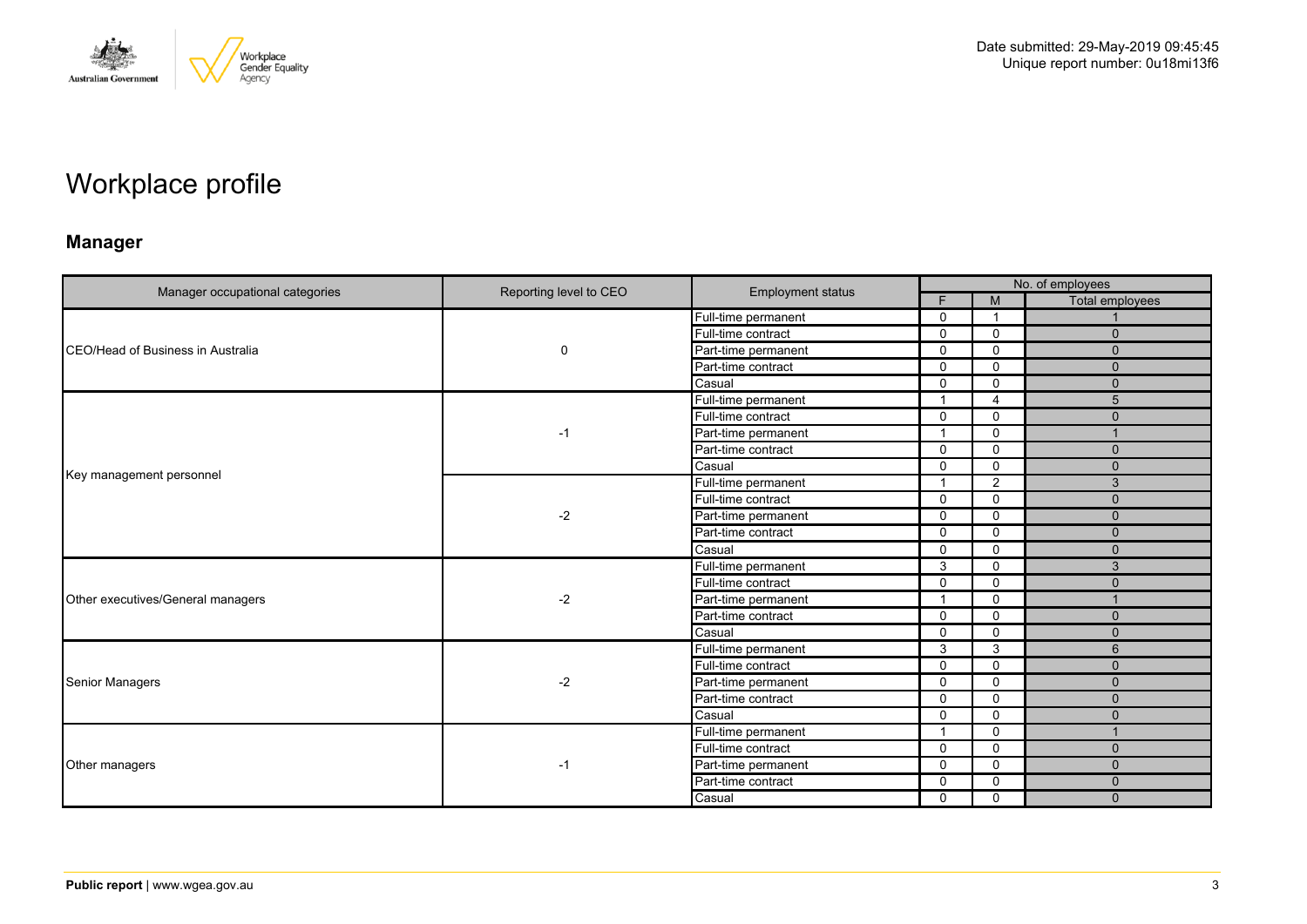

|                                 | Reporting level to CEO<br><b>Employment status</b> |                     |    |    | No. of employees |
|---------------------------------|----------------------------------------------------|---------------------|----|----|------------------|
| Manager occupational categories |                                                    |                     |    |    | Total employees  |
|                                 |                                                    | Full-time permanent |    |    |                  |
|                                 |                                                    | Full-time contract  |    |    |                  |
|                                 | $-2$                                               | Part-time permanent |    |    |                  |
|                                 |                                                    | Part-time contract  | υ  |    |                  |
|                                 |                                                    | Casual              |    |    |                  |
|                                 |                                                    | Full-time permanent | 14 | 18 | 32               |
|                                 |                                                    | Full-time contract  |    |    |                  |
|                                 | -3                                                 | Part-time permanent |    |    |                  |
|                                 |                                                    | Part-time contract  |    |    |                  |
|                                 |                                                    | Casual              |    |    |                  |
| Grand total: all managers       |                                                    |                     | 27 | 30 | 57               |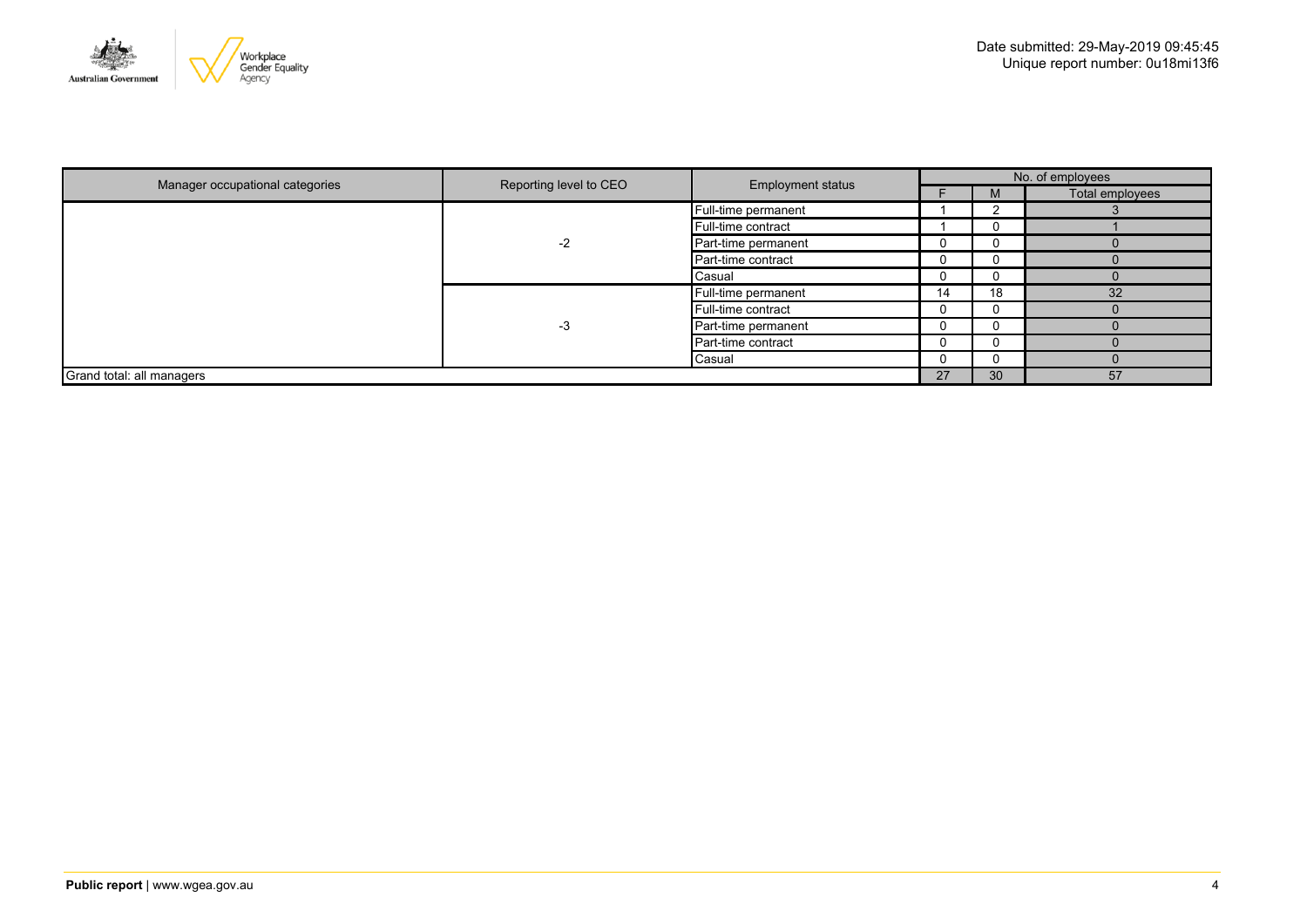

# Workplace profile

### **Non-manager**

| Non-manager occupational categories |                          | No. of employees (excluding graduates and apprentices) No. of graduates (if applicable) No. of apprentices (if applicable) |              |              |              |             |              |                 |
|-------------------------------------|--------------------------|----------------------------------------------------------------------------------------------------------------------------|--------------|--------------|--------------|-------------|--------------|-----------------|
|                                     | <b>Employment status</b> |                                                                                                                            | M            | F            | M            | F.          | M            | Total employees |
|                                     | Full-time permanent      | 18                                                                                                                         | 12           | 0            | 0            | 0           | 0            | 30              |
|                                     | Full-time contract       | $\mathbf 0$                                                                                                                |              | $\mathbf 0$  | $\mathbf 0$  | 0           | $\mathbf 0$  |                 |
| Professionals                       | Part-time permanent      | $\overline{7}$                                                                                                             | $\Omega$     | $\mathbf 0$  | 0            | 0           | $\mathbf 0$  | $\overline{7}$  |
|                                     | Part-time contract       | 0                                                                                                                          | $\Omega$     | 0            | 0            | 0           | 0            | $\Omega$        |
|                                     | Casual                   | $\mathbf 0$                                                                                                                |              | $\mathbf 0$  | $\mathbf 0$  | $\Omega$    | $\mathbf 0$  |                 |
|                                     | Full-time permanent      | 0                                                                                                                          | $\mathbf{0}$ | $\mathbf 0$  | $\Omega$     | 0           | $\Omega$     | $\Omega$        |
|                                     | Full-time contract       | $\mathbf 0$                                                                                                                | $\mathbf{0}$ | $\mathbf 0$  | $\mathbf 0$  | 0           | $\mathbf 0$  | $\mathbf{0}$    |
| Technicians and trade               | Part-time permanent      | $\mathbf 0$                                                                                                                | $\mathbf 0$  | $\mathbf 0$  | $\mathbf 0$  | 0           | $\mathbf 0$  | $\Omega$        |
|                                     | Part-time contract       | 0                                                                                                                          | $\Omega$     | $\mathbf{0}$ | $\Omega$     | $\Omega$    | $\Omega$     | $\Omega$        |
|                                     | Casual                   | 0                                                                                                                          | $\Omega$     | 0            | $\mathbf 0$  | $\Omega$    | $\mathbf 0$  | $\Omega$        |
| Community and personal service      | Full-time permanent      | 19                                                                                                                         |              | $\mathbf 0$  | $\mathbf 0$  | 0           | $\mathbf 0$  | 20              |
|                                     | Full-time contract       | $\mathbf 0$                                                                                                                | $\Omega$     | $\mathbf 0$  | $\mathbf 0$  | 0           | $\mathbf 0$  | $\mathbf{0}$    |
|                                     | Part-time permanent      | $\overline{2}$                                                                                                             | $\mathbf 0$  | 0            | 0            | 0           | 0            | $\overline{2}$  |
|                                     | Part-time contract       | $\mathbf 0$                                                                                                                | $\mathbf{0}$ | $\mathbf 0$  | $\mathbf 0$  | $\Omega$    | $\mathbf 0$  | $\mathbf{0}$    |
|                                     | Casual                   | 24                                                                                                                         |              | $\mathbf 0$  | 0            | 0           | $\mathbf 0$  | $\overline{25}$ |
|                                     | Full-time permanent      | 100                                                                                                                        | 42           | 0            | 0            | 0           | $\mathbf 0$  | 142             |
|                                     | Full-time contract       | $\overline{2}$                                                                                                             | 3            | $\mathbf 0$  | $\mathbf{0}$ | $\Omega$    | $\Omega$     | 5               |
| Clerical and administrative         | Part-time permanent      | 12                                                                                                                         | 2            | $\mathbf 0$  | 0            | 0           | $\mathbf 0$  | 14              |
|                                     | Part-time contract       | $\mathsf{O}$                                                                                                               | $\mathbf 0$  | $\mathbf 0$  | $\mathbf 0$  | $\mathbf 0$ | $\mathbf 0$  | $\mathbf{0}$    |
|                                     | Casual                   | 3                                                                                                                          | 5            | $\mathbf 0$  | $\mathbf 0$  | $\Omega$    | $\mathbf 0$  | 8               |
|                                     | Full-time permanent      | 16                                                                                                                         | 11           | $\mathbf 0$  | $\mathbf{0}$ | 0           | $\mathbf{0}$ | $\overline{27}$ |
|                                     | Full-time contract       | $\mathbf 0$                                                                                                                | $\mathbf 0$  | $\mathbf 0$  | $\mathbf 0$  | $\Omega$    | $\mathbf 0$  | $\Omega$        |
| <b>Sales</b>                        | Part-time permanent      | 3                                                                                                                          | $\mathbf 0$  | $\mathbf 0$  | $\mathbf 0$  | $\mathbf 0$ | $\mathbf 0$  | 3               |
|                                     | Part-time contract       | $\mathbf 0$                                                                                                                | $\Omega$     | 0            | $\mathbf{0}$ | 0           | $\mathbf 0$  | $\Omega$        |
|                                     | Casual                   | 5                                                                                                                          | 4            | $\mathbf 0$  | $\mathbf 0$  | 0           | $\mathbf 0$  | 9               |
|                                     | Full-time permanent      | $\mathbf 0$                                                                                                                | $\mathbf{0}$ | $\mathbf 0$  | $\mathbf{0}$ | $\mathbf 0$ | $\mathbf 0$  | $\Omega$        |
|                                     | Full-time contract       | $\mathbf 0$                                                                                                                | $\Omega$     | $\mathbf 0$  | $\Omega$     | 0           | $\Omega$     | $\Omega$        |
| Machinery operators and drivers     | Part-time permanent      | $\mathbf 0$                                                                                                                | $\mathbf{0}$ | $\mathbf 0$  | 0            | 0           | $\mathbf 0$  | $\Omega$        |
|                                     | Part-time contract       | $\mathbf 0$                                                                                                                | $\mathbf{0}$ | $\mathbf 0$  | $\mathbf 0$  | $\mathbf 0$ | $\mathbf 0$  | $\Omega$        |
|                                     | Casual                   | $\mathbf 0$                                                                                                                | $\mathbf{0}$ | $\Omega$     | $\Omega$     | $\Omega$    | $\mathbf 0$  | $\Omega$        |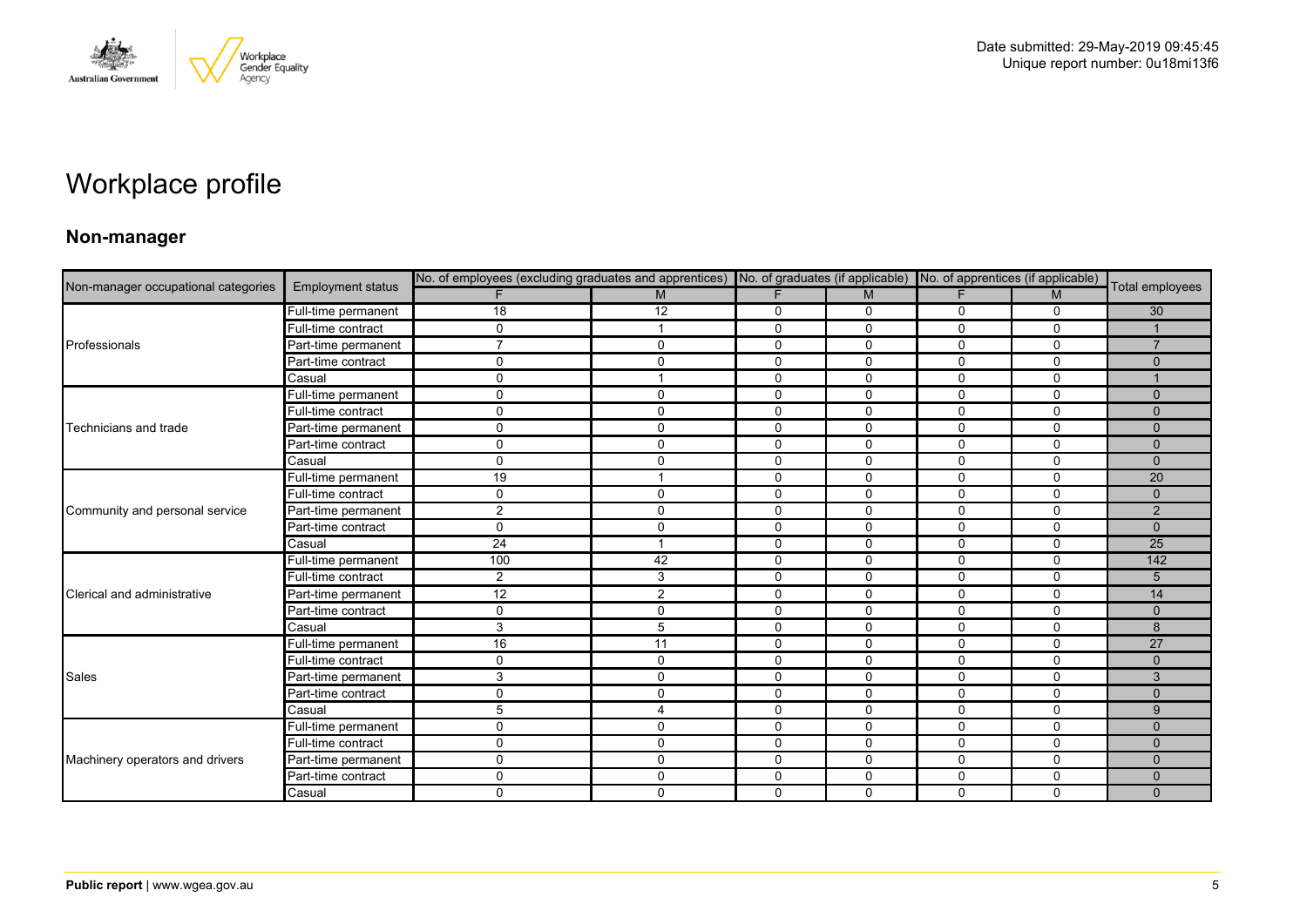

|                                     |                          | No. of employees (excluding graduates and apprentices) No. of graduates (if applicable) No. of apprentices (if applicable) Total employees |    |  |  |     |
|-------------------------------------|--------------------------|--------------------------------------------------------------------------------------------------------------------------------------------|----|--|--|-----|
| Non-manager occupational categories | <b>Employment status</b> |                                                                                                                                            |    |  |  |     |
|                                     | Full-time permanent      |                                                                                                                                            |    |  |  |     |
|                                     | Full-time contract       |                                                                                                                                            |    |  |  |     |
| Labourers                           | Part-time permanent      |                                                                                                                                            |    |  |  |     |
|                                     | Part-time contract       |                                                                                                                                            |    |  |  |     |
|                                     | Casual                   |                                                                                                                                            |    |  |  |     |
|                                     | Full-time permanent      |                                                                                                                                            |    |  |  |     |
| <b>Others</b>                       | Full-time contract       |                                                                                                                                            |    |  |  |     |
|                                     | Part-time permanent      |                                                                                                                                            |    |  |  |     |
|                                     | Part-time contract       |                                                                                                                                            |    |  |  |     |
|                                     | Casual                   |                                                                                                                                            |    |  |  |     |
| Grand total: all non-managers       |                          | 211                                                                                                                                        | 83 |  |  | 294 |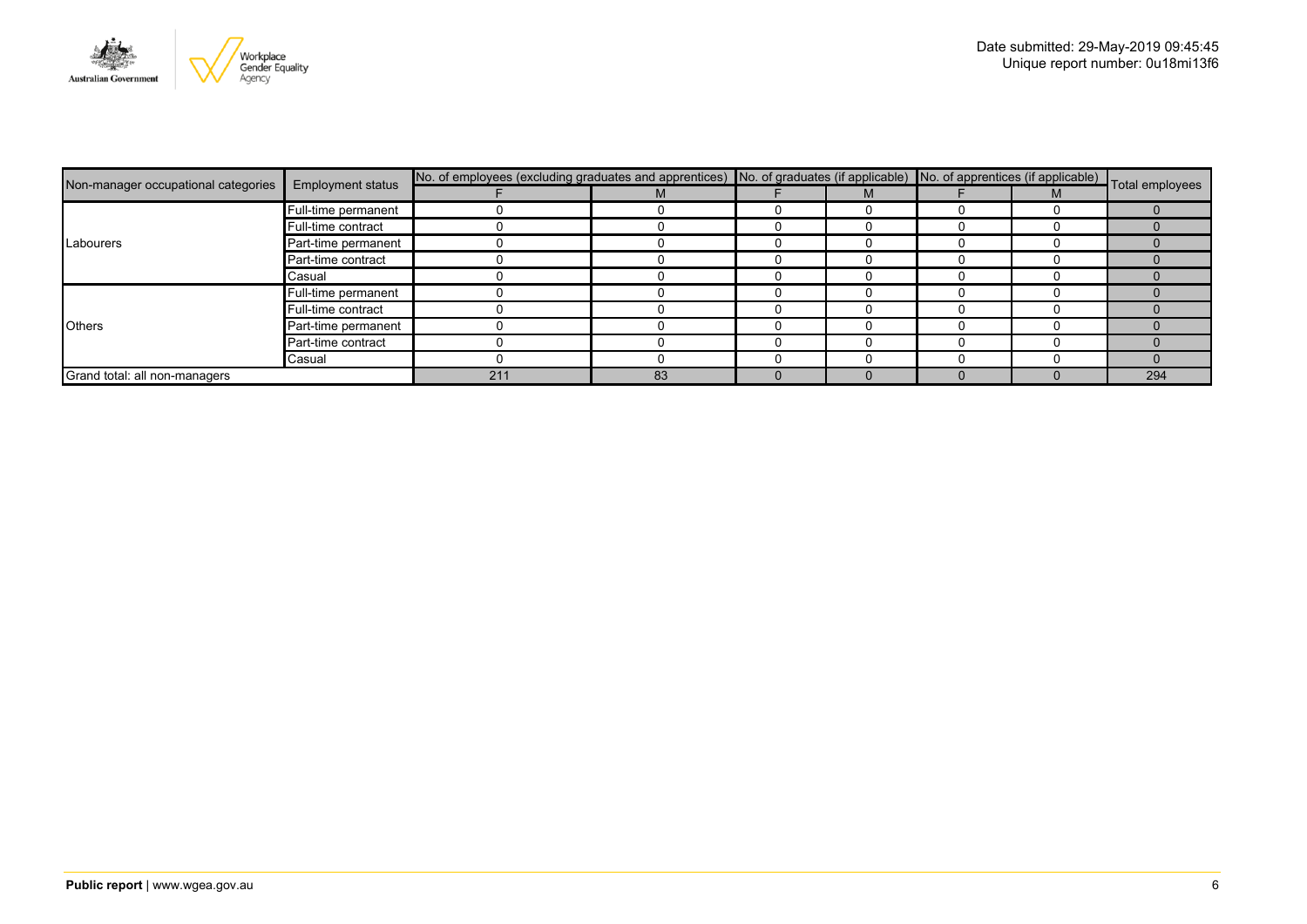

# Reporting questionnaire

## **Gender equality indicator 1: Gender composition of workforce**

This indicator seeks information about the gender composition of relevant employers in a standardised format, to enable the aggregation of data across and within industries. The aggregated data in your workplace profile assists relevant employers in understanding the characteristics of their workforce, including in relation to occupational segregation, the position of women and men in management within their industry or sector, and patterns of potentially insecure employment.

#### **NB. IMPORTANT:**

**• References to the Act mean the Workplace Gender Equality Act 2012.**

• A formal 'policy' and/or 'formal strategy' in this questionnaire refers to formal policies and/or strategies that are **either standalone or contained within another formal policy/formal strategy.**

• Data provided in this reporting questionnaire covers the TOTAL reporting period from 1 April 2018 to 31 March 2019. (This differs from the workplace profile data which is taken at a point-in-time during the reporting period).

- **• Answers need to reflect ALL organisations covered in this report.**
- . If you select "NO, Insufficient resources/expertise" to any option, this may cover human or financial resources.
- **1. Do you have formal policies and/or formal strategies in place that SPECIFICALLY SUPPORT GENDER EQUALITY relating to the following?**

#### **1.1 Recruitment**

- $\boxtimes$  Yes (select all applicable answers)
	- $\boxtimes$  Policy
	- $\boxtimes$  Strategy
- No (you may specify why no formal policy or formal strategy is in place)
	- $\Box$  Currently under development, please enter date this is due to be completed
		- $\overline{\Box}$  Insufficient resources/expertise
		- $\Box$  Not a priority

#### **1.2 Retention**

- $\boxtimes$  Yes (select all applicable answers)
	- $\boxtimes$  Policy
	- $\boxtimes$  Strategy
- No (you may specify why no formal policy or formal strategy is in place)
	- $\Box$  Currently under development, please enter date this is due to be completed
		- Insufficient resources/expertise
		- Not a priority

#### **1.3 Performance management processes**

- $\boxtimes$  Yes (select all applicable answers)
	- $\mathbb{\dot{A}}$  Policy
	- $\boxtimes$  Strategy
- $\Box$  No (you may specify why no formal policy or formal strategy is in place)
	- $\Box$  Currently under development, please enter date this is due to be completed
	- $\Box$  Insufficient resources/expertise
	- $\Box$  Not a priority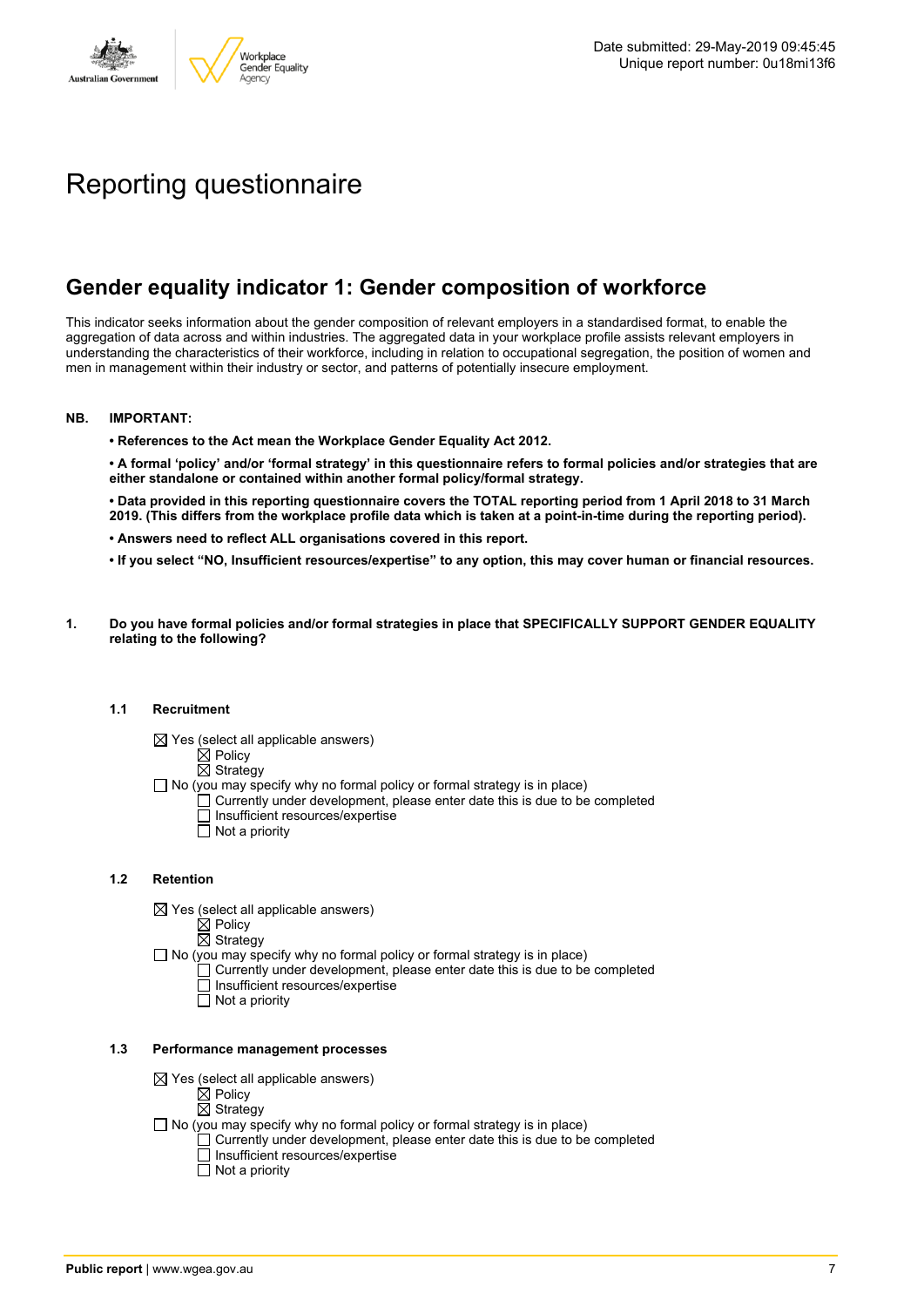



#### **1.4 Promotions**

 $\boxtimes$  Yes (select all applicable answers)

 $\boxtimes$  Policy  $\overline{\boxtimes}$  Strategy

- $\Box$  No (you may specify why no formal policy or formal strategy is in place)
	- $\Box$  Currently under development, please enter date this is due to be completed □ Insufficient resources/expertise
		- $\overline{\Box}$  Not a priority

#### **1.5 Talent identification/identification of high potentials**

- $\boxtimes$  Yes (select all applicable answers)
	- $\boxtimes$  Policy
	- $\overline{\boxtimes}$  Strategy
- $\Box$  No (you may specify why no formal policy or formal strategy is in place)
	- Currently under development, please enter date this is due to be completed Insufficient resources/expertise
		- $\overline{\Box}$  Not a priority

#### **1.6 Succession planning**

- $\boxtimes$  Yes (select all applicable answers)
	- $\boxtimes$  Policy
	- $\overline{\boxtimes}$  Strategy
- $\Box$  No (you may specify why no formal policy or formal strategy is in place)
	- $\Box$  Currently under development, please enter date this is due to be completed Insufficient resources/expertise
	- Not a priority

#### **1.7 Training and development**

- $\boxtimes$  Yes (select all applicable answers)
	- $\mathbb{\dot{Z}}$  Policy
		- $\boxtimes$  Strategy
- $\Box$  No (you may specify why no formal policy or formal strategy is in place)
	- Currently under development, please enter date this is due to be completed Insufficient resources/expertise  $\Box$  Not a priority
		-

#### **1.8 Key performance indicators for managers relating to gender equality**

- $\boxtimes$  Yes (select all applicable answers)
	- □ Policy
	- $\boxtimes$  Strategy
- $\Box$  No (you may specify why no formal policy or formal strategy is in place)
	- $\Box$  Currently under development, please enter date this is due to be completed Insufficient resources/expertise
		- Not a priority

#### **1.9 Gender equality overall**

- $\boxtimes$  Yes (select all applicable answers)
	- $\mathbb{\dot{A}}$  Policy
	- $\boxtimes$  Strategy
- $\Box$  No (you may specify why no formal policy or formal strategy is in place)
	- $\Box$  Currently under development, please enter date this is due to be completed □ Insufficient resources/expertise
		- $\Box$  Not a priority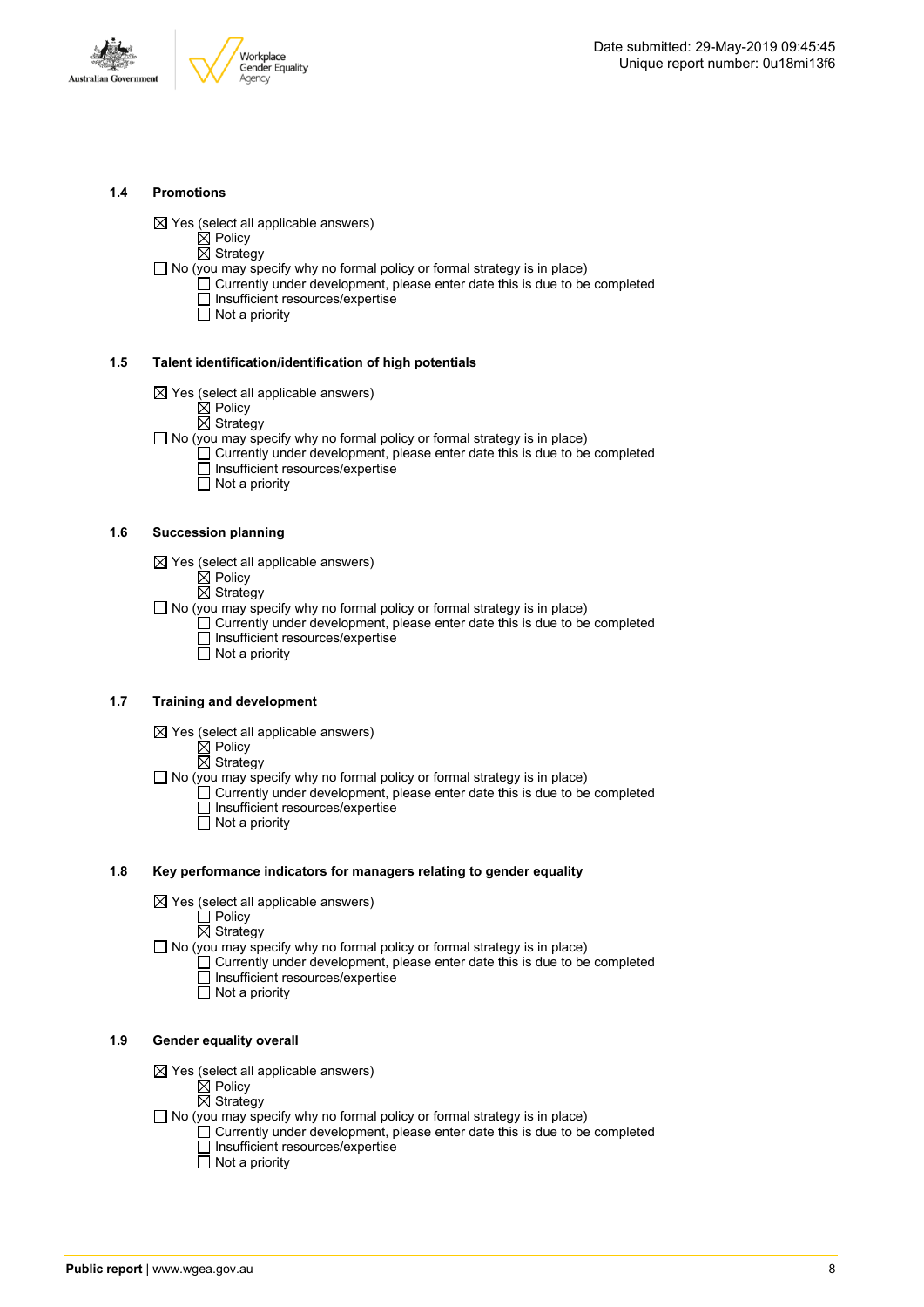



**1.10 How many employees were promoted during the reporting period against each category below? IMPORTANT: Because promotions are included in the number of appointments in Q1.11, the number of promotions should never exceed appointments.**

|                                         |        | Managers |        | Non-managers |
|-----------------------------------------|--------|----------|--------|--------------|
|                                         | Female | Male     | Female | Male         |
| Permanent/ongoing full-time employees   | 4      | 4        | 13     | 10           |
| Permanent/ongoing part-time employees   | C      | 0        |        | 0            |
| Fixed-term contract full-time employees | C      | 0        | 0      | 0            |
| Fixed-term contract part-time employees | C      | 0        | C      | 0            |
| Casual employees                        | C      | 0        | ົ      |              |

**1.11 How many appointments in total (including the number of promotions above in Q1.10), were made to manager and non-manager roles during the reporting period (based on WGEA-defined managers/nonmanagers)?**

**IMPORTANT: promotions need to be added to these totals because they are considered internal appointments.**

|                                                                         | Female | Male |
|-------------------------------------------------------------------------|--------|------|
| Number of appointments made to MANAGER roles (including promotions)     |        |      |
| Number of appointments made to NON-MANAGER roles (including promotions) | 75     | 49   |

#### **1.12 How many employees resigned during the reporting period against each category below?**

|                                         | Managers |      | Non-managers |      |
|-----------------------------------------|----------|------|--------------|------|
|                                         | Female   | Male | Female       | Male |
| Permanent/ongoing full-time employees   | 4        |      | 18           | 13   |
| Permanent/ongoing part-time employees   | 0        | 0    |              |      |
| Fixed-term contract full-time employees | 0        | 0    |              | 0    |
| Fixed-term contract part-time employees | 0        | 0    |              | 0    |
| Casual employees                        | 0        | 0    | 17           | 3    |

**1.13 If your organisation would like to provide additional information relating to gender equality indicator 1, please do so below.**

### **Gender equality indicator 2: Gender composition of governing bodies**

Gender composition of governing bodies is an indicator of gender equality at the highest level of organisational leadership and decision-making. This gender equality indicator seeks information on the representation of women and men on governing bodies. The term "governing body" in relation to a relevant employer is broad and depends on the nature of your organisation. It can mean the board of directors, trustees, committee of management, council or other governing authority of the employer.

2. The organisation(s) you are reporting on will have a governing body. In the Act, governing body is defined as "the board of directors, trustees, committee of management, council or other governing authority of the employer". This question relates to the highest governing body for your Australian entity, even if it is located overseas.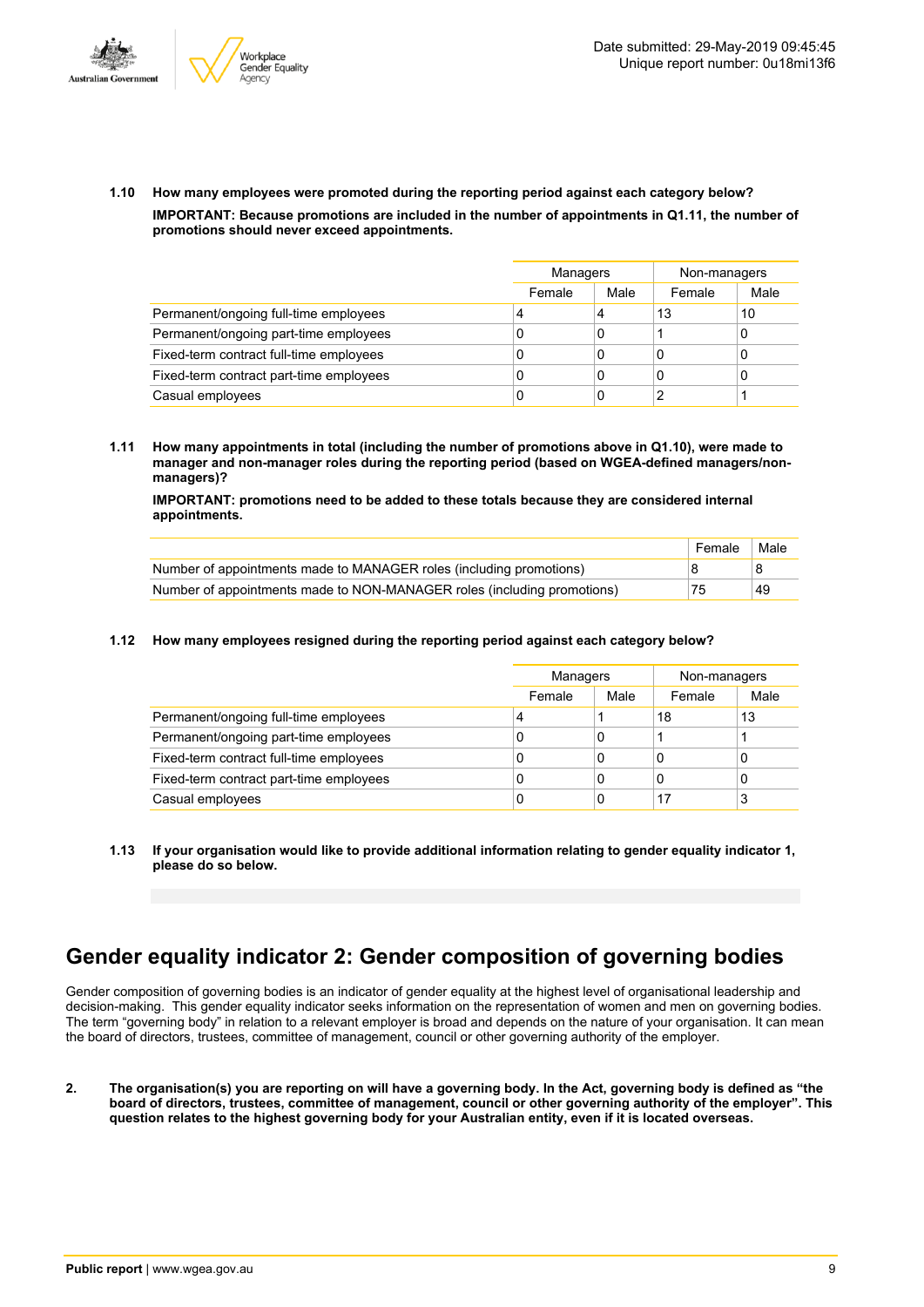

**2.1 Please answer the following questions relating to each governing body covered in this report.**

**Note: If this report covers more than one organisation, the questions below will be repeated for each organisation before proceeding to question 2.2.**

If your organisation's governing body is the same as your parent entity's, you will need to add your **organisation's name BUT the numerical details of your parent entity's governing body.**

#### **2.1a.1 Organisation name?**

Teachers Federation Health Ltd

#### **2.1b.1 How many Chairs on this governing body?**

#### **2.1c.1 How many other members are on this governing body (excluding the Chair/s)?**

| ~ |  |
|---|--|

#### **2.1d.1 Has a target been set to increase the representation of women on this governing body?**

□ Yes

 $\overline{\boxtimes}$  No (you may specify why a target has not been set)

 $\boxtimes$  Governing body/board has gender balance (e.g. 40% women/40% men/20% either)

Currently under development, please enter date this is due to be completed

 $\Box$  Insufficient resources/expertise

Do not have control over governing body/board appointments (provide details why):

- Not a priority
- $\Box$  Other (provide details):

#### **2.1g.1 Are you reporting on any other organisations in this report?**

| ٦<br>٠ |
|--------|

#### 2.2 Do you have a formal selection policy and/or formal selection strategy for governing body members for ALL **organisations covered in this report?**

 $\boxtimes$  Yes (select all applicable answers)

 $\boxtimes$  Policy

 $\overline{\boxtimes}$  Strategy

- $\Box$  No (you may specify why no formal selection policy or formal selection strategy is in place)
	- In place for some governing bodies Currently under development, please enter date this is due to be completed
	- $\overline{\Box}$  Insufficient resources/expertise
	- $\Box$  Do not have control over governing body appointments (provide details why)
	- Not a priority
	- Other (provide details):
- **2.3 Does your organisation operate as a partnership structure (i.e. select NO if your organisation is an "incorporated" entity - Pty Ltd, Ltd or Inc; or an "unincorporated" entity)?**
	- Yes No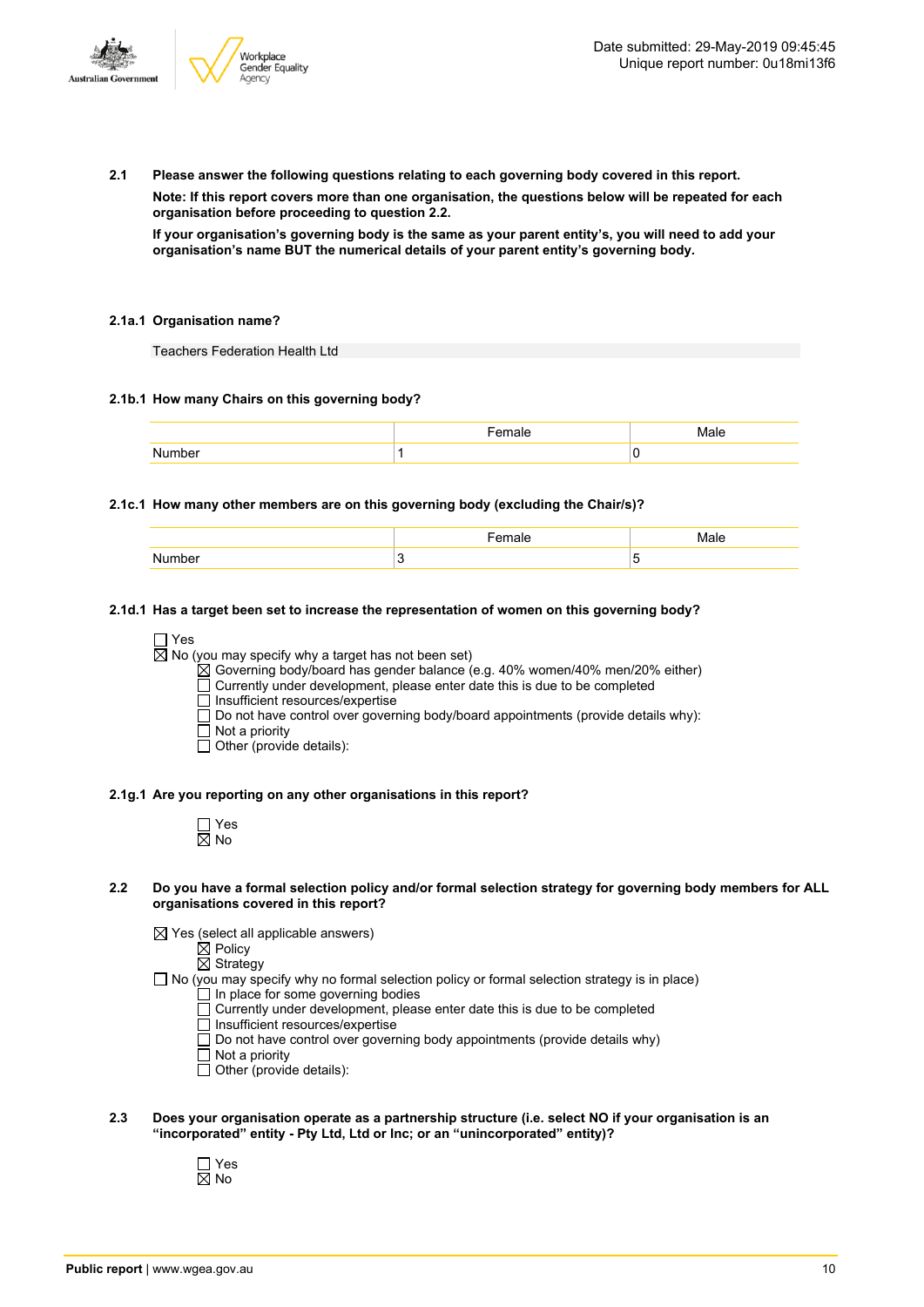

**2.5 If your organisation would like to provide additional information relating to gender equality indicator 2, please do so below.**

### **Gender equality indicator 3: Equal remuneration between women and men**

Equal remuneration between women and men is a key component of improving women's economic security and progressing gender equality.

- **3. Do you have a formal policy and/or formal strategy on remuneration generally?**
	- $\boxtimes$  Yes (select all applicable answers)
		- $\boxtimes$  Policy
		- □ Strategy

 $\Box$  No (you may specify why no formal policy or formal strategy is in place)

- Currently under development, please enter date this is due to be completed
	- Insufficient resources/expertise
- $\overline{\Box}$  Salaries set by awards/industrial or workplace agreements
- Non-award employees paid market rate
- $\Box$  Not a priority
- □ Other (provide details):
- **3.1 Are specific gender pay equity objectives included in your formal policy and/or formal strategy?**

 $\boxtimes$  Yes (provide details in question 3.2 below)

- No (you may specify why pay equity objectives are not included in your formal policy or formal strategy)
	- Currently under development, please enter date this is due to be completed
	- Salaries set by awards/industrial or workplace agreements
	- Insufficient resources/expertise
	- $\Box$  Non-award employees paid market rate
	- Not a priority
	- Other (provide details):
- 3.2 Does your formal policy and/or formal strategy include any of the following gender pay equity objectives **(select all applicable answers)?**
	- $\boxtimes$  To achieve gender pay equity
	- $\overline{\boxtimes}$  To ensure no gender bias occurs at any point in the remuneration review process (for example at
	- commencement, at annual salary reviews, out-of-cycle pay reviews, and performance pay reviews)
	- $\Box$  To be transparent about pay scales and/or salary bands
	- $\Box$  To ensure managers are held accountable for pay equity outcomes
	- $\boxtimes$  To implement and/or maintain a transparent and rigorous performance assessment process
	- $\Box$  Other (provide details):

#### 4. Have you analysed your payroll to determine if there are any remuneration gaps between women and men (i.e. **conducted a gender pay gap analysis)?**

 $\boxtimes$  Yes - the most recent gender remuneration gap analysis was undertaken:

- $\boxtimes$  Within last 12 months
- $\Box$  Within last 1-2 years
- $\Box$  More than 2 years ago but less than 4 years ago
- $\Box$  Other (provide details):

 $\Box$  No (you may specify why you have not analysed your payroll for gender remuneration gaps)

 $\Box$  Currently under development, please enter date this is due to be completed

 $\Box$  Insufficient resources/expertise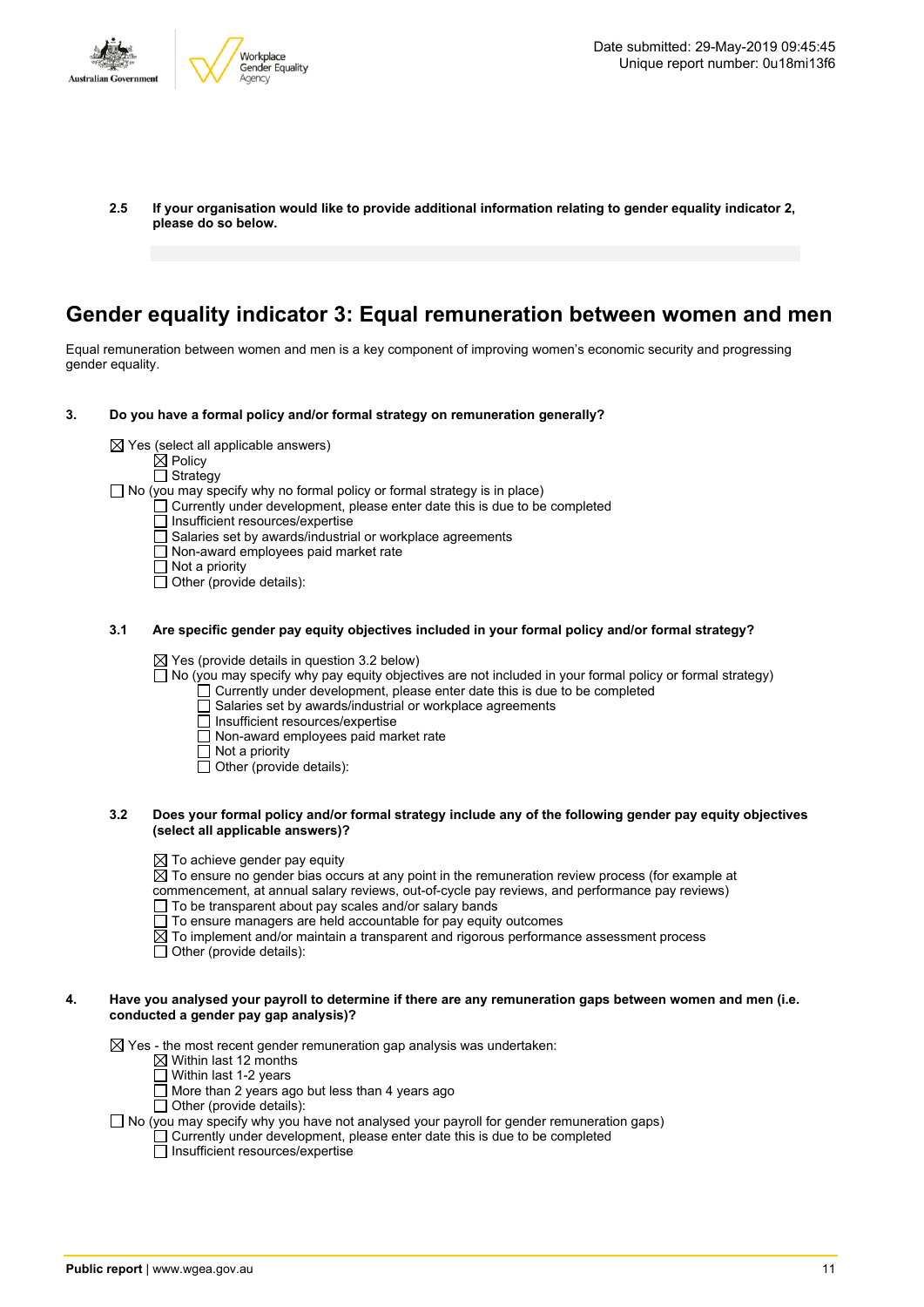

□ Salaries for ALL employees (including managers) are set by awards or industrial agreements AND there is no room for discretion in pay changes (for example because pay increases occur only when there is a change in tenure or qualifications)

Salaries for SOME or ALL employees (including managers) are set by awards or industrial agreements and there IS room for discretion in pay changes (because pay increases can occur with some discretion such as performance assessments)

 $\Box$  Non-award employees paid market rate

 $\Box$  Not a priority

 $\Box$  Other (provide details):

#### 4.01 You may provide details below on the type of gender remuneration gap analysis that has been undertaken **(for example like-for-like and/or organisation-wide).**

We analyse pay gaps between men and women by employment status, within business units, within levels of CEO and by starting salaries. This was in addition to the like-for-like analysis. We also undertake benchmarking across external markets for roles to ensure pay equality.

#### **4.1 Did you take any actions as a result of your gender remuneration gap analysis?**

 $\boxtimes$  Yes – indicate what actions were taken (select all applicable answers)

- $\Box$  Created a pay equity strategy or action plan
- $\overline{\boxtimes}$  Identified cause/s of the gaps
- $\Box$  Reviewed remuneration decision-making processes
- $\boxtimes$  Analysed commencement salaries by gender to ensure there are no pay gaps
- $\Box$  Analysed performance ratings to ensure there is no gender bias (including unconscious bias)
- $\overline{\boxtimes}$  Analysed performance pay to ensure there is no gender bias (including unconscious bias)
- $\Box$  Trained people-managers in addressing gender bias (including unconscious bias)
- Set targets to reduce any like-for-like gaps
- Set targets to reduce any organisation-wide gaps
- $\boxtimes$  Reported pay equity metrics (including gender pay gaps) to the governing body
- $\boxtimes$  Reported pay equity metrics (including gender pay gaps) to the executive
- Reported pay equity metrics (including gender pay gaps) to all employees
- Reported pay equity metrics (including gender pay gaps) externally
- $\Box$  Corrected like-for-like gaps
- $\Box$  Conducted a gender-based job evaluation process

#### $\overline{\Box}$  Implemented other changes (provide details):

 $\Box$  No (you may specify why no actions were taken resulting from your remuneration gap analysis)

#### $\Box$  No unexplainable or unjustifiable gaps identified

- $\Box$  Currently under development, please enter date this is due to be completed
	- Insufficient resources/expertise
- Salaries set by awards/industrial or workplace agreements
- Non-award employees are paid market rate
- $\Box$  Unable to address cause/s of gaps (provide details why):
- $\Box$  Not a priority
- $\Box$  Other (provide details):
- **4.2 If your organisation would like to provide additional information relating to gender equality indicator 3, please do so below:**

### **Gender equality indicator 4: Flexible working and support for employees with family and caring responsibilities**

This indicator will enable the collection and use of information from relevant employers about the availability and utility of employment terms, conditions and practices relating to flexible working arrangements for employees and to working arrangements supporting employees with family or caring responsibilities. One aim of this indicator is to improve the capacity of women and men to combine paid work and family or caring responsibilities through such arrangements. The achievement of this goal is fundamental to gender equality and to maximising Australia's skilled workforce.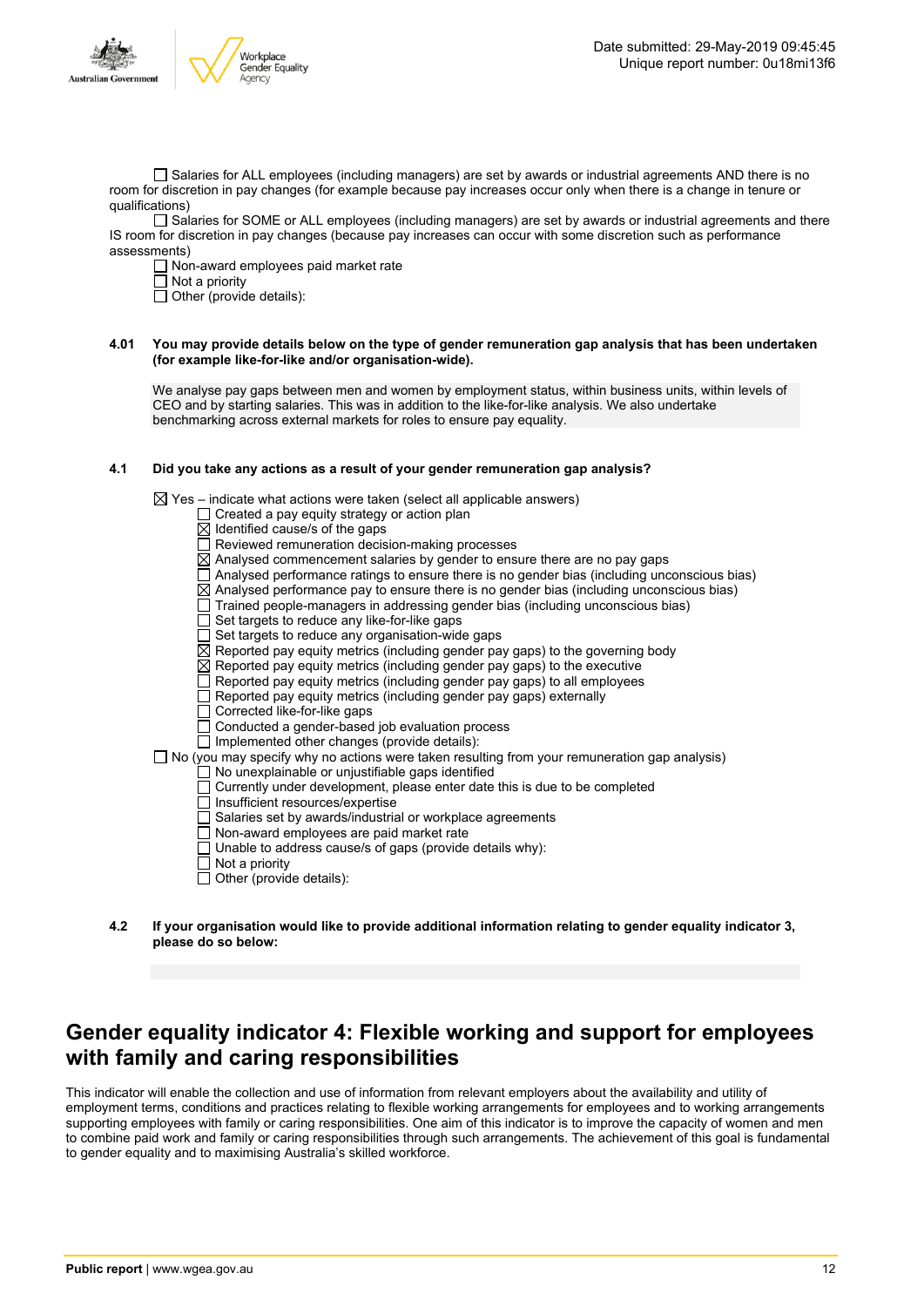

| men, in addition to any government funded parental leave scheme for primary carers?                                                                                                                                         |
|-----------------------------------------------------------------------------------------------------------------------------------------------------------------------------------------------------------------------------|
| $\boxtimes$ Yes. (Please indicate how employer funded paid parental leave is provided to the primary carer):                                                                                                                |
| $\Box$ By paying the gap between the employee's salary and the government's paid parental leave scheme                                                                                                                      |
| $\boxtimes$ By paying the employee's full salary (in addition to the government's paid scheme), regardless of the period of                                                                                                 |
| time over which it is paid. For example, full pay for 12 weeks or half pay for 24 weeks                                                                                                                                     |
| $\Box$ As a lump sum payment (paid pre- or post- parental leave, or a combination)                                                                                                                                          |
| $\Box$ No, we offer paid parental leave for primary carers that is available to women ONLY (e.g. maternity leave). (Please<br>indicate how employer funded paid parental leave is provided to women ONLY):                  |
| $\Box$ By paying the gap between the employee's salary and the government's paid parental leave scheme                                                                                                                      |
| $\Box$ By paying the employee's full salary (in addition to the government's paid scheme), regardless of the period of                                                                                                      |
| time over which it is paid. For example, full pay for 12 weeks or half pay for 24 weeks                                                                                                                                     |
| $\Box$ As a lump sum payment (paid pre- or post- parental leave, or a combination)                                                                                                                                          |
| □ No, we offer paid parental leave for primary carers that is available to men ONLY. (Please indicate how employer funded                                                                                                   |
| paid parental leave is provided to men ONLY).                                                                                                                                                                               |
| $\Box$ By paying the gap between the employee's salary and the government's paid parental leave scheme<br>□ By paying the employee's full salary (in addition to the government's paid scheme), regardless of the period of |
| time over which it is paid. For example, full pay for 12 weeks or half pay for 24 weeks                                                                                                                                     |
| $\Box$ As a lump sum payment (paid pre- or post- parental leave, or a combination)                                                                                                                                          |
| $\Box$ No, not available (you may specify why this leave is not provided)                                                                                                                                                   |
| $\Box$ Currently under development, please enter date this is due to be completed                                                                                                                                           |
| $\Box$ Insufficient resources/expertise                                                                                                                                                                                     |
| $\Box$ Government scheme is sufficient                                                                                                                                                                                      |
| $\Box$ Not a priority                                                                                                                                                                                                       |
| $\Box$ Other (provide details):                                                                                                                                                                                             |

5. A "PRIMARY CARER" is the member of a couple or a single carer, REGARDLESS OF GENDER, identified as having

- **5.1 How many weeks of EMPLOYER FUNDED paid parental leave for primary carers is provided? If different amounts of leave are provided (e.g. based on length of service) enter the MINIMUM number of weeks provided to eligible employees:**
	- 12
- 5a. If your organisation would like to provide additional information on your paid parental leave for primary **carers e.g. eligibility period, where applicable the maximum number of weeks provided, and other arrangements you may have in place, please do so below.**
	- **5.2 What proportion of your total workforce has access to employer funded paid parental leave for PRIMARY CARERS?**
		- **• In your calculation, you MUST INCLUDE CASUALS when working out the proportion.**
			- $\square$  <10%  $\square$  10-20% 21-30% 31-40% 41-50%  $\overline{\Box}$  51-60% 61-70% 71-80%  $\overline{\boxtimes}$  81-90% 91-99%  $\overline{\Box}$  100%
	- **5.3 Please indicate whether your employer funded paid parental leave for primary carers covers:**
		- Adoption **Surrogacy**  $\overline{\Box}$  Stillbirth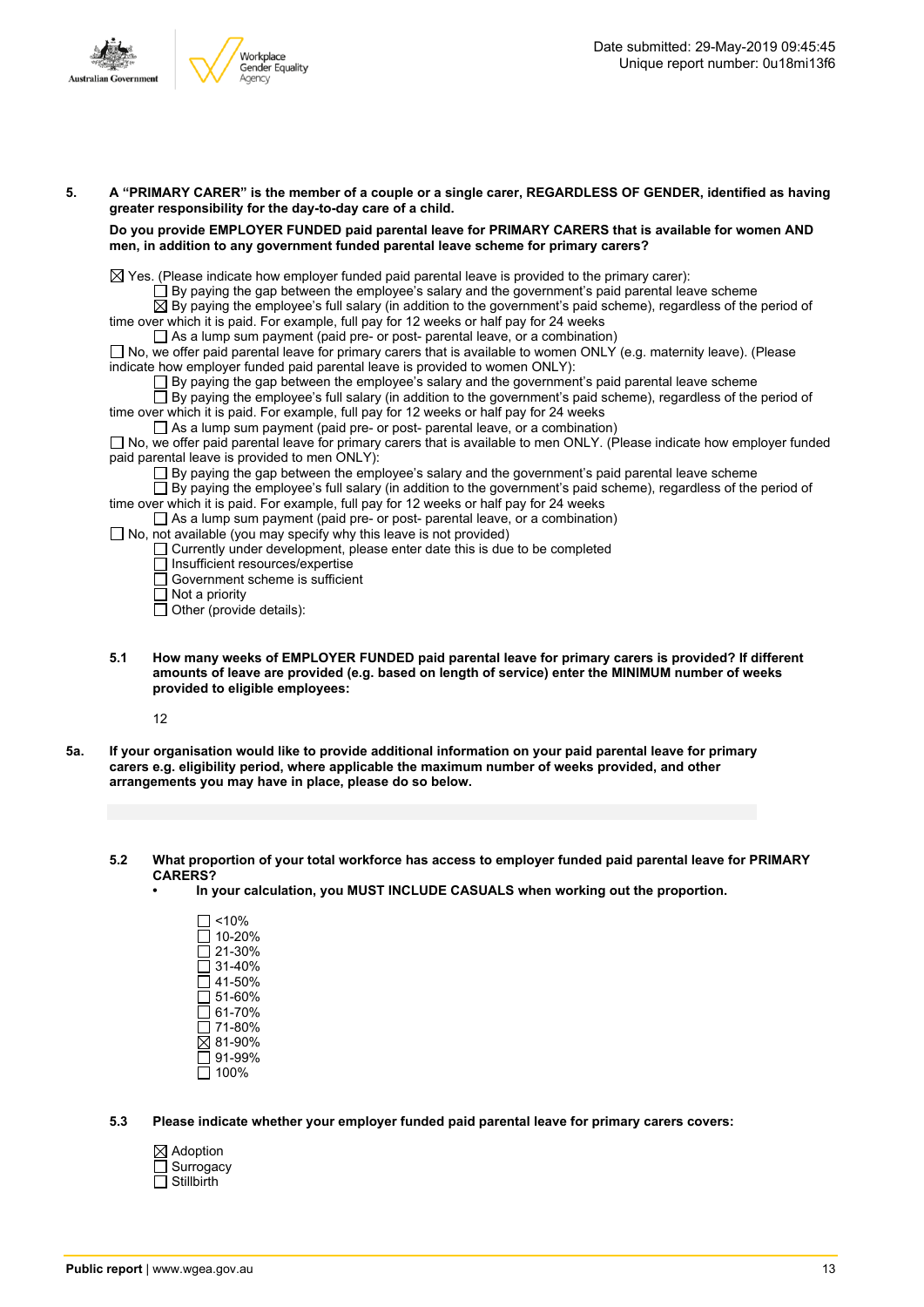

#### 6. A "SECONDARY CARER" is a member of a couple or a single carer, REGARDLESS OF GENDER, who is not the **primary carer.**

**Do you provide EMPLOYER FUNDED paid parental leave for SECONDARY CARERS that is available for men and women, in addition to any government funded parental leave scheme for secondary carers?**

#### $\boxtimes$  Yes

No, we offer paid parental leave for SECONDARY CARERS that is available to men ONLY (e.g. paternity leave)

- No, we offer paid parental leave for SECONDARY CARERS that is available to women ONLY
- $\Box$  No (you may specify why employer funded paid parental leave for secondary carers is not paid)
	- Currently under development, please enter date this is due to be completed
	- Insufficient resources/expertise
	- Government scheme is sufficient
	- $\Box$  Not a priority
	- $\Box$  Other (provide details):
- **6.1 How many days of EMPLOYER FUNDED parental leave is provided for SECONDARY CARERS? If different** amounts of leave are provided (e.g. based on length of service) enter the MINIMUM number of days provided **to eligible employees:**
	- 5
- 6a. If your organisation would like to provide additional information on your paid parental leave for SECONDARY **CARERS e.g. eligibility period, other arrangements you may have in place etc, please do so below.**

#### 6.2 What proportion of your total workforce has access to employer funded paid parental leave for SECONDARY **CARERS?**

- **• In your calculation, you MUST INCLUDE CASUALS when working out the proportion.**
	- $\square$  <10% 10-20% 21-30%  $\overline{\Box}$  31-40%  $\square$  41-50%  $\Box$  51-60%  $\overline{\Box}$  61-70%  $\square$  71-80%  $281 - 90%$  $\overline{\rule[8pt]{0pt}{0.8em}}$  91-99%  $\overline{\Box}$  100%
- **6.3 Please indicate whether your employer funded paid parental leave for secondary carers covers:**
	- $\boxtimes$  Adoption □ Surrogacy  $\overline{\Box}$  Stillbirth
- **7. How many MANAGERS have taken parental leave during the reporting period (paid and/or unpaid)? Include employees still on parental leave, regardless of when it commenced.**

|          | Primary carer's leave |      | Secondary carer's leave |      |  |
|----------|-----------------------|------|-------------------------|------|--|
|          | Female                | Male | Female                  | Male |  |
| Managers |                       |      |                         |      |  |

**7.1 How many NON-MANAGERS have taken parental leave during the reporting period (paid and/or unpaid)? Include employees still on parental leave, regardless of when it commenced.**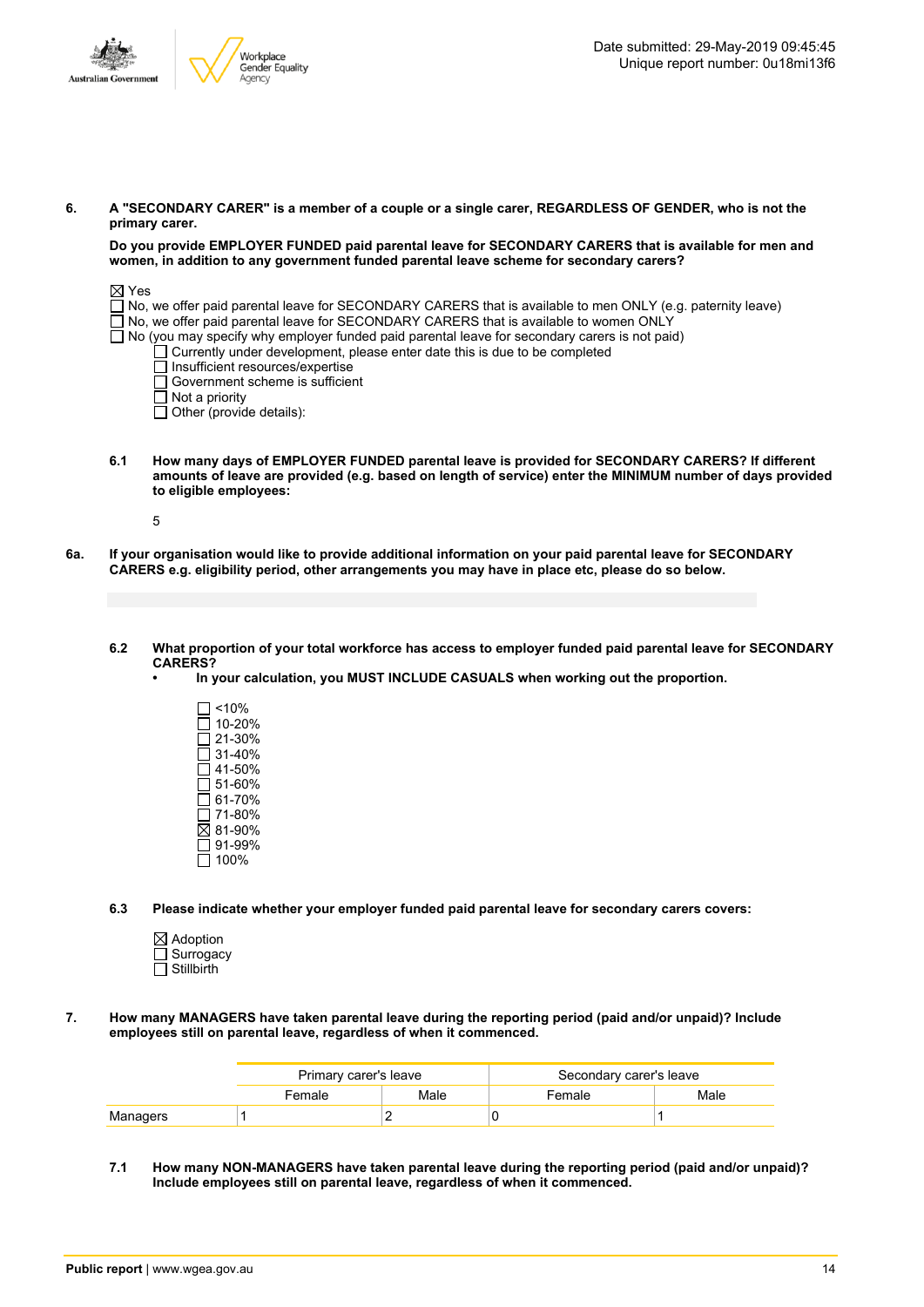

|              | Primary carer's leave |      | Secondary carer's leave |      |  |
|--------------|-----------------------|------|-------------------------|------|--|
|              | Female                | Male | Female                  | Male |  |
| Non-managers | 15                    |      |                         |      |  |

**8. How many MANAGERS, during the reporting period, ceased employment before returning to work from parental leave, regardless of when the leave commenced?**

**• Include those where parental leave was taken continuously with any other leave type. For example, where annual leave or any other paid or unpaid leave is also taken at that time.**

**• 'Ceased employment' means anyone who has exited the organisation for whatever reason, including resignations, redundancies and dismissals.**

|                        | 91 H | Male |
|------------------------|------|------|
| ' MIƏ<br>$\cdots$ ners |      |      |

- **8.1 How many NON-MANAGERS, during the reporting period, ceased employment before returning to work from parental leave, regardless of when the leave commenced?**
	- **• Include those where parental leave was taken continuously with any other leave type. For example, where annual leave or any other paid or unpaid leave is also taken at that time.**

**• 'Ceased employment' means anyone who has exited the organisation for whatever reason, including resignations, redundancies and dismissals.**

|              | . | Male |
|--------------|---|------|
| Non-managers | u | u    |

#### **9. Do you have a formal policy and/or formal strategy on flexible working arrangements?**

- $\boxtimes$  Yes (select all applicable answers)
	- $\boxtimes$  Policy
	- $\overline{\boxtimes}$  Strategy
- $\Box$  No (you may specify why no formal policy or formal strategy is in place)
	- $\Box$  Currently under development, please enter date this is due to be completed
		- □ Insufficient resources/expertise
		- Don't offer flexible arrangements
		- Not a priority
		- $\Box$  Other (provide details):

#### **9.1 You may indicate which of the following are included in your flexible working arrangements strategy:**

 $\Box$  A business case for flexibility has been established and endorsed at the leadership level

 $\overline{\boxtimes}$  Leaders are visible role models of flexible working

 $\overline{\boxtimes}$  Flexible working is promoted throughout the organisation

- $\Box$  Targets have been set for engagement in flexible work
- $\Box$  Targets have been set for men's engagement in flexible work
- $\boxtimes$  Leaders are held accountable for improving workplace flexibility
- $\boxtimes$  Manager training on flexible working is provided throughout the organisation
- $\Box$  Employee training is provided throughout the organisation
- $\Box$  Team-based training is provided throughout the organisation
- $\boxtimes$  Employees are surveyed on whether they have sufficient flexibility
- $\Box$  The organisation's approach to flexibility is integrated into client conversations
- The impact of flexibility is evaluated (eg reduced absenteeism, increased employee engagement)
- $\overline{\boxtimes}$  Metrics on the use of, and/or the impact of, flexibility measures are reported to key management personnel
- $\boxtimes$  Metrics on the use of, and/or the impact of, flexibility measures are reported to the governing body

#### 10. Do you have a formal policy and/or formal strategy to support employees with family or caring responsibilities?

 $\boxtimes$  Yes (select all applicable answers)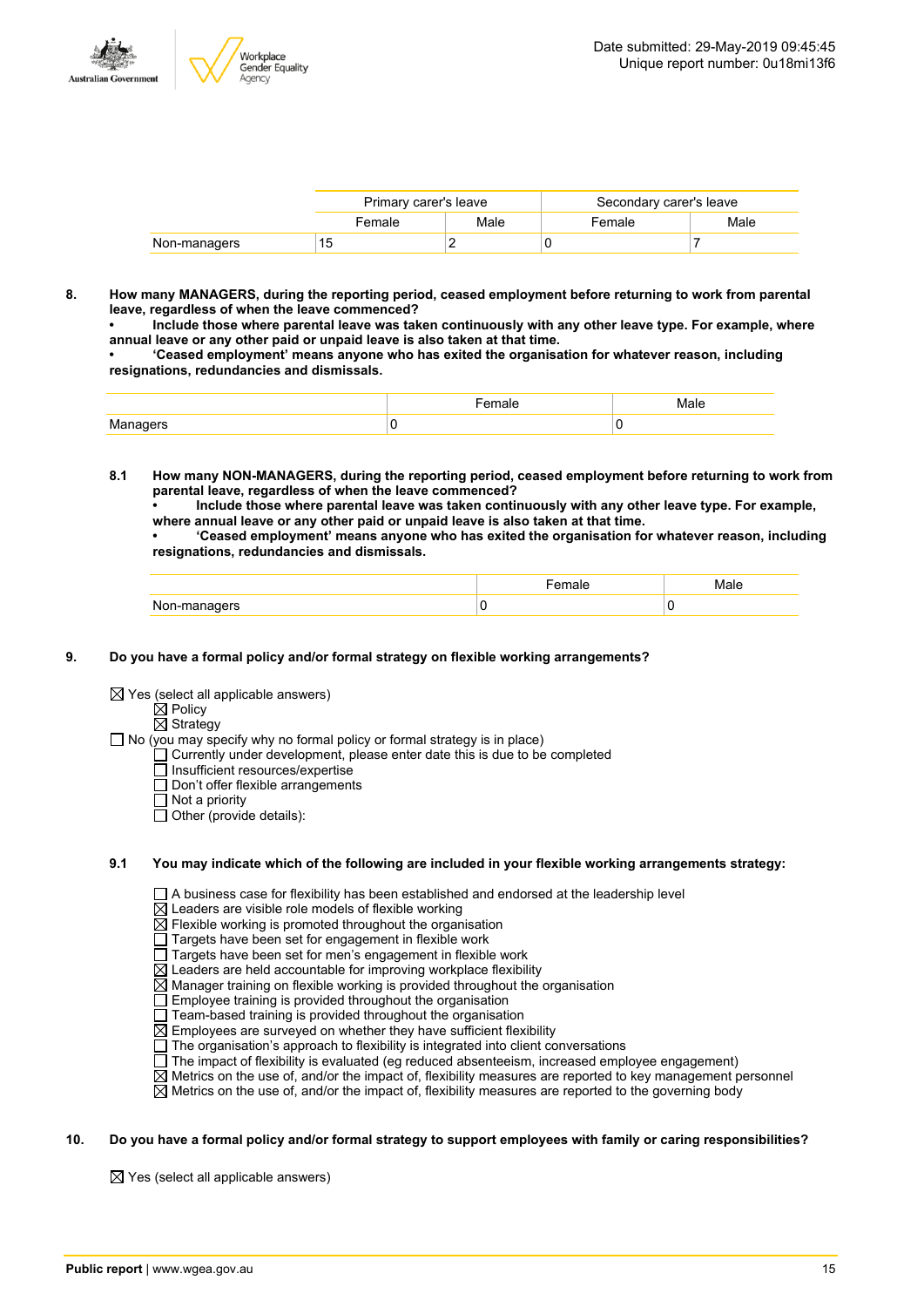

- $\boxtimes$  Policy  $\boxtimes$  Strategy
- $\Box$  No (you may specify why no formal policy or formal strategy is in place)
	- Currently under development, please enter date this is due to be completed
	- $\Box$  Insufficient resources/expertise
	- $\Box$  Included in award/industrial or workplace agreement
	- $\Box$  Not a priority
	- $\Box$  Other (provide details):
- 11. Do you offer any other support mechanisms, other than leave, for employees with family or caring responsibilities **(eg, employer-subsidised childcare, breastfeeding facilities)?**

#### $\boxtimes$  Yes

 $\Box$  No (you may specify why non-leave based measures are not in place)

- $\Box$  Currently under development, please enter date this is due to be completed
- Insufficient resources/expertise
- Not a priority
- Other (provide details):
- **11.1 Please select what support mechanisms are in place and if they are available at all worksites. • Where only one worksite exists, for example a head-office, select "Available at all worksites".**
	- $\Box$  Employer subsidised childcare Available at some worksites only Available at all worksites  $\Box$  On-site childcare Available at some worksites only  $\overline{\Box}$  Available at all worksites  $\boxtimes$  Breastfeeding facilities  $\boxtimes$  Available at some worksites only  $\Box$  Available at all worksites Childcare referral services □ Available at some worksites only  $\overline{\Box}$  Available at all worksites  $\Box$  Internal support networks for parents  $\Box$  Available at some worksites only  $\Box$  Available at all worksites Return to work bonus (only select this option if the return to work bonus is NOT the balance of paid parental leave when an employee returns from leave) Available at some worksites only Available at all worksites  $\boxtimes$  Information packs to support new parents and/or those with elder care responsibilities  $\Box$  Available at some worksites only  $\boxtimes$  Available at all worksites  $\boxtimes$  Referral services to support employees with family and/or caring responsibilities  $\Box$  Available at some worksites only  $\overline{\boxtimes}$  Available at all worksites  $\Box$  Targeted communication mechanisms, for example intranet/ forums □ Available at some worksites only  $\Box$  Available at all worksites  $\Box$  Support in securing school holiday care Available at some worksites only Available at all worksites Coaching for employees on returning to work from parental leave Available at some worksites only Available at all worksites  $\Box$  Parenting workshops targeting mothers □ Available at some worksites only  $\Box$  Available at all worksites  $\Box$  Parenting workshops targeting fathers  $\Box$  Available at some worksites only  $\Box$  Available at all worksites  $\Box$  None of the above, please complete question 11.2 below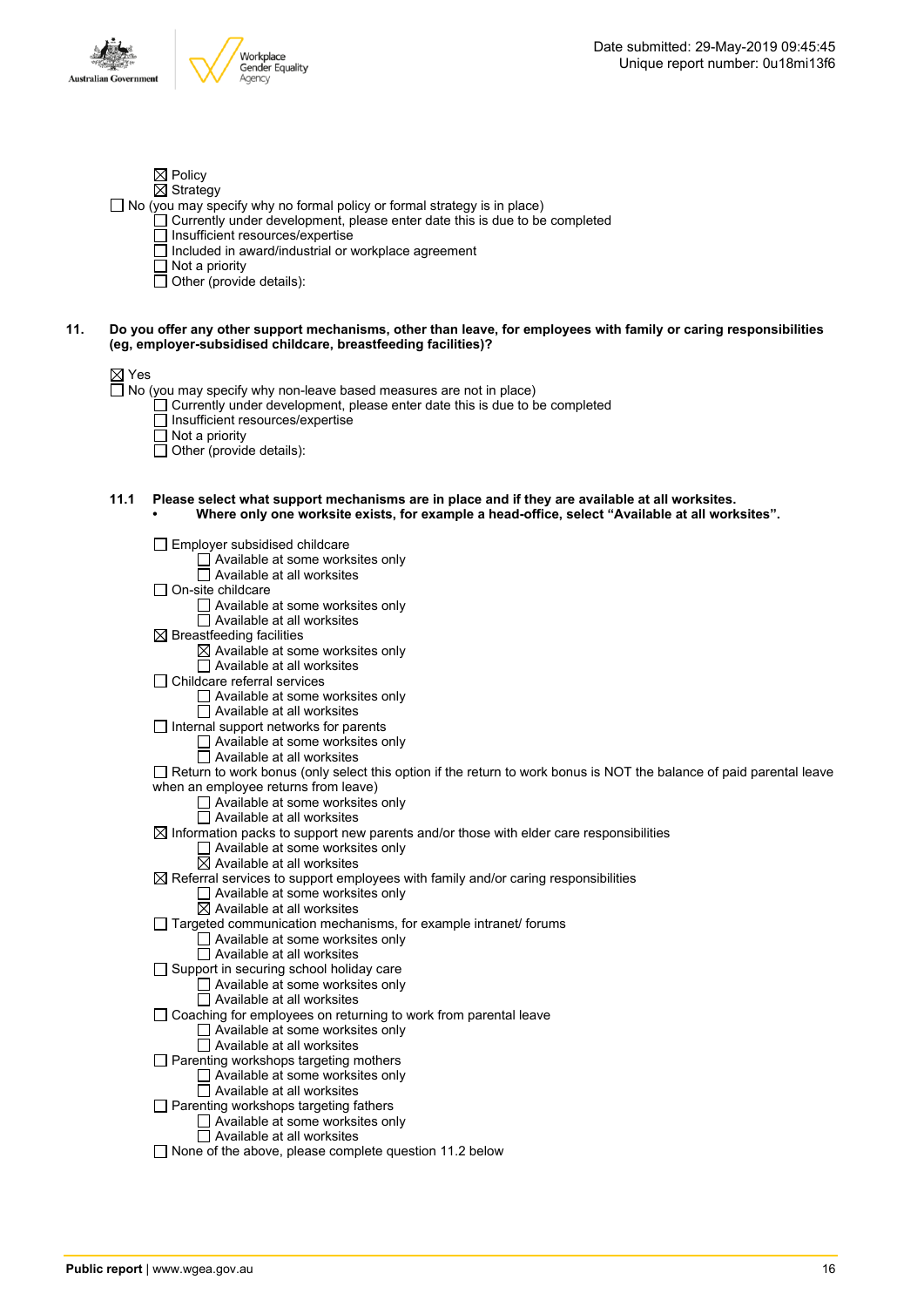

12. Do you have a formal policy and/or formal strategy to support employees who are experiencing family or domestic **violence?**

 $\boxtimes$  Yes (select all applicable answers)

 $\boxtimes$  Policy

 $\overline{\boxtimes}$  Strategy

 $\Box$  No (you may specify why no formal policy or formal strategy is in place)

- $\Box$  Currently under development, please enter date this is due to be completed
- $\Box$  Insufficient resources/expertise
- $\Box$  Included in award/industrial or workplace agreements
- □ Not aware of the need
- $\Box$  Not a priority

 $\Box$  Other (please provide details):

13. Other than a formal policy and/or formal strategy, do you have any support mechanisms in place to support **employees who are experiencing family or domestic violence?**

 $\boxtimes$  Yes (select all applicable answers)

- $\boxtimes$  Employee assistance program (including access to a psychologist, chaplain or counsellor)
- $\overline{\boxtimes}$  Training of key personnel
- A domestic violence clause is in an enterprise agreement or workplace agreement
- $\boxtimes$  Workplace safety planning
- $\overline{\boxtimes}$  Access to paid domestic violence leave (contained in an enterprise/workplace agreement)
- $\Box$  Access to unpaid domestic violence leave (contained in an enterprise/workplace agreement)
- Access to paid domestic violence leave (not contained in an enterprise/workplace agreement)
- $\boxtimes$  Access to unpaid leave
- $\boxtimes$  Confidentiality of matters disclosed
- $\overline{\boxtimes}$  Referral of employees to appropriate domestic violence support services for expert advice
- $\overline{\boxtimes}$  Protection from any adverse action or discrimination based on the disclosure of domestic violence
- $\boxtimes$  Flexible working arrangements
- $\overline{\boxtimes}$  Provision of financial support (e.g. advance bonus payment or advanced pay)
- $\boxtimes$  Offer change of office location
- $\Box$  Emergency accommodation assistance
- $\Box$  Access to medical services (e.g. doctor or nurse)
- $\Box$  Other (provide details):

 $\Box$  No (you may specify why no other support mechanisms are in place)

- $\Box$  Currently under development, please enter date this is due to be completed
	- □ Insufficient resources/expertise
	- $\Box$  Not aware of the need
	- $\overline{\Box}$  Not a priority
	- $\overline{\Box}$  Other (provide details):
- 14. Where any of the following options are available in your workplace, are those option/s available to both women **AND men?**
	- **• flexible hours of work**
	- **• compressed working weeks**
	- **• time-in-lieu**
	- **• telecommuting**
	- **• part-time work**
	- **• job sharing**
	- **• carer's leave**
	- **• purchased leave**
	- **• unpaid leave.**

**Options may be offered both formally and/or informally. For example, if time-in-lieu is available to women formally but to men informally, you would select NO.**

 $\boxtimes$  Yes, the option/s in place are available to both women and men.  $\overline{\Box}$  No, some/all options are not available to both women AND men.

- **14.1 Which options from the list below are available? Please tick the related checkboxes.**
	- **• Unticked checkboxes mean this option is NOT available to your employees.**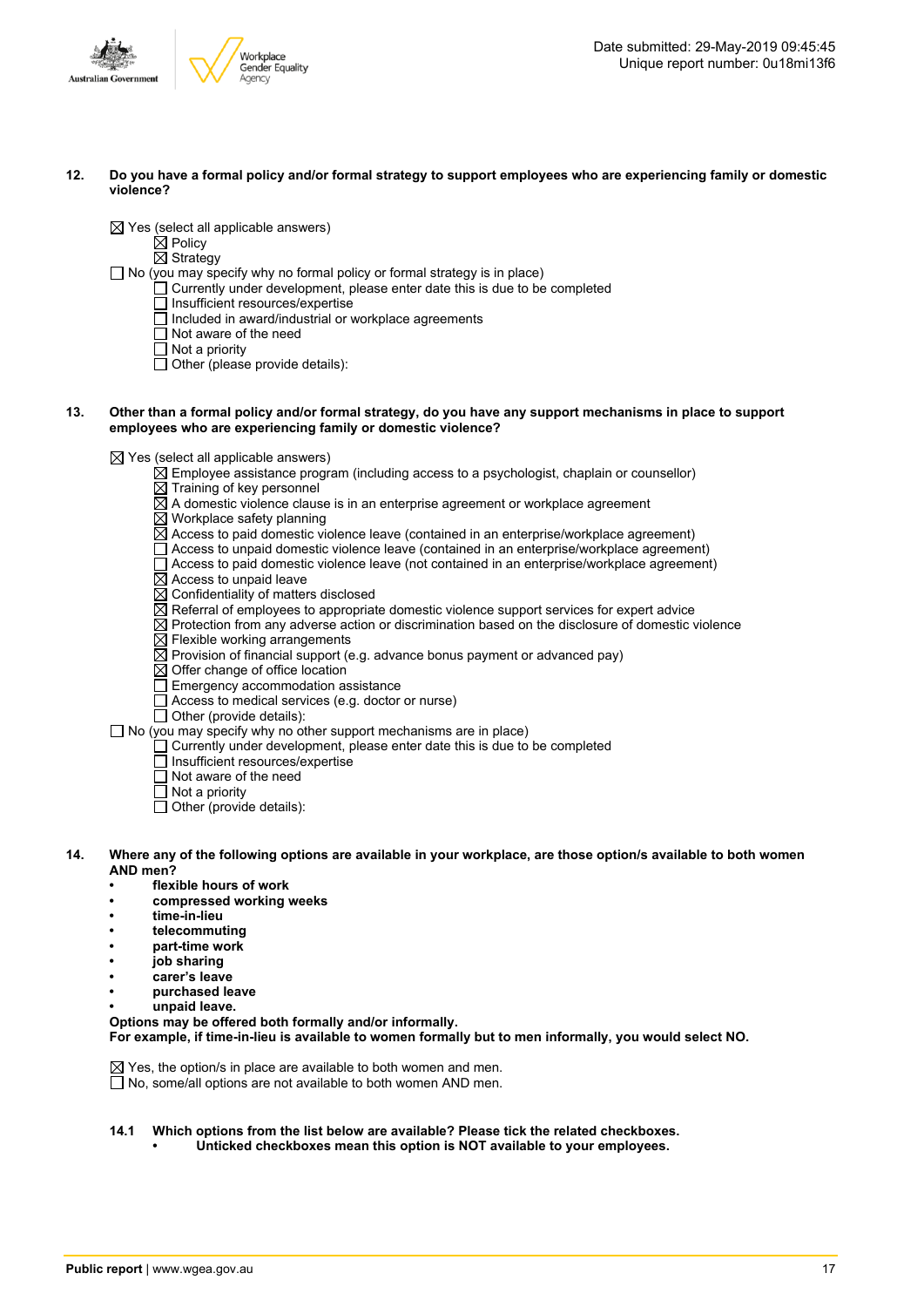



|                          | Managers |             | Non-managers |             |
|--------------------------|----------|-------------|--------------|-------------|
|                          | Formal   | Informal    | Formal       | Informal    |
| Flexible hours of work   | ⊠        | $\boxtimes$ | ⊠            | $\boxtimes$ |
| Compressed working weeks | ⊠        | $\boxtimes$ | ⊠            | $\boxtimes$ |
| Time-in-lieu             |          | X           |              | X           |
| Telecommuting            | ⊠        | ⊠           | ⊠            | X           |
| Part-time work           | ⊠        |             | ⊠            |             |
| Job sharing              | ⊠        |             | ⊠            |             |
| Carer's leave            | ⊠        |             | ⊠            |             |
| Purchased leave          |          |             |              |             |
| Unpaid leave             | ⋈        |             | ⊠            |             |
|                          |          |             |              |             |

#### **14.3 You may specify why any of the above options are NOT available to your employees.**

- Currently under development, please enter date this is due to be completed
- $\Box$  Insufficient resources/expertise
- $\overline{\Box}$  Not a priority
- $\overline{\boxtimes}$  Other (provide details):

We don't currently offer purchased leave because full-time employees are already entitled to six-weeks annual leave, as well as generous personal and special leave provisions.

**14.4 If your organisation would like to provide additional information relating to gender equality indicator 4, please do so below:**

### **Gender equality indicator 5: Consultation with employees on issues concerning gender equality in the workplace**

This gender equality indicator seeks information on what consultation occurs between employers and employees on issues concerning gender equality in the workplace.

**15. Have you consulted with employees on issues concerning gender equality in your workplace?**



 $\Box$  Not needed (provide details why):

- Insufficient resources/expertise
- Not a priority
- $\Box$  Other (provide details):
- **15.1 How did you consult with employees on issues concerning gender equality in your workplace?**

 $\boxtimes$  Survey

- □ Consultative committee or group
- □ Focus groups
- $\boxtimes$  Exit interviews
- $\overline{\boxtimes}$  Performance discussions
- $\Box$  Other (provide details):

#### **15.2 Who did you consult?**

 $\boxtimes$  All staff □ Women only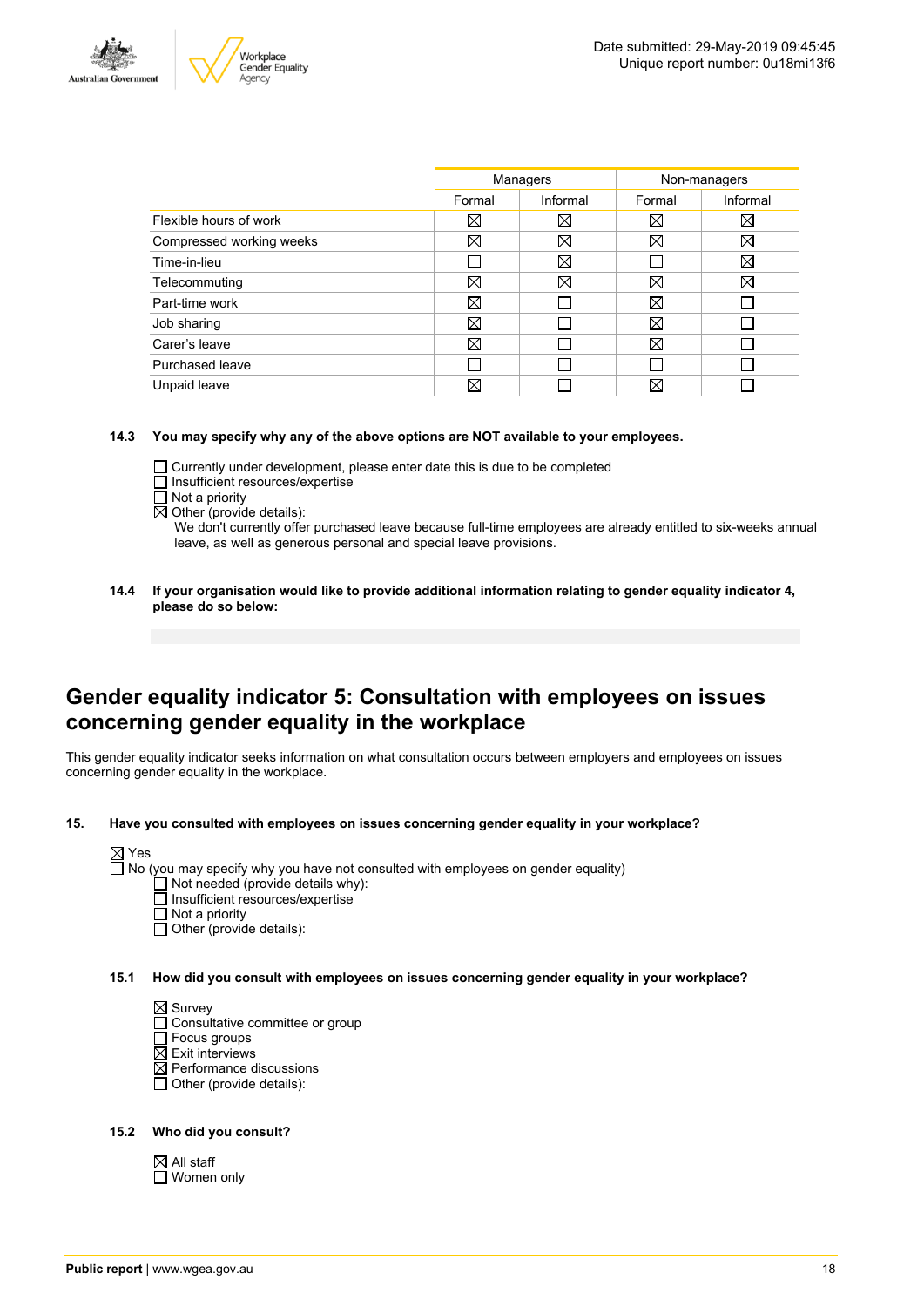- $\Box$  Men only Human resources managers  $\overline{\Box}$  Management  $\Box$  Employee representative group(s)  $\Box$  Diversity committee or equivalent Women and men who have resigned while on parental leave
- $\Box$  Other (provide details):
- **15.3 If your organisation would like to provide additional information relating to gender equality indicator 5, please do so below.**

### **Gender equality indicator 6: Sex-based harassment and discrimination**

The prevention of sex-based harassment and discrimination (SBH) has been identified as important in improving workplace participation. Set by the Minister, this gender equality indicator seeks information on the existence of a SBH policy and/or strategy and whether training of managers on SBH is in place.

#### **16. Do you have a formal policy and/or formal strategy on sex-based harassment and discrimination prevention?**

| $\boxtimes$ Yes (select all applicable answers)                                 |
|---------------------------------------------------------------------------------|
| $\boxtimes$ Policy                                                              |
| $\Box$ Strategy                                                                 |
| $\Box$ No (you may specify why no formal policy or formal strategy is in place) |
| Currently under development, please enter date this is due to be completed      |
| □ Insufficient resources/expertise                                              |
| $\Box$ Included in award/industrial or workplace agreement                      |
| $\Box$ Not a priority                                                           |
| $\Box$ Other (provide details):                                                 |
|                                                                                 |
|                                                                                 |

#### **16.1 Do you include a grievance process in any sex-based harassment and discrimination prevention formal policy and/or formal strategy?**

 $\boxtimes$  Yes

- $\Box$  No (you may specify why a grievance process is not included)
	- Currently under development, please enter date this is due to be completed
	- Insufficient resources/expertise
	- $\Box$  Not a priority
	- $\Box$  Other (provide details):

#### **17. Do you provide training for all managers on sex-based harassment and discrimination prevention?**

 $\boxtimes$  Yes - please indicate how often this training is provided:

- At induction
- At least annually
- $\boxtimes$  Every one-to-two years
- Every three years or more
- $\Box$  Varies across business units

 $\Box$  Other (provide details):

 $\Box$  No (you may specify why this training is not provided)

- Currently under development, please enter date this is due to be completed
- Insufficient resources/expertise
- $\overline{\Pi}$  Not a priority
- $\Box$  Other (provide details):

#### **17.1 If your organisation would like to provide additional information relating to gender equality indicator 6, please do so below:**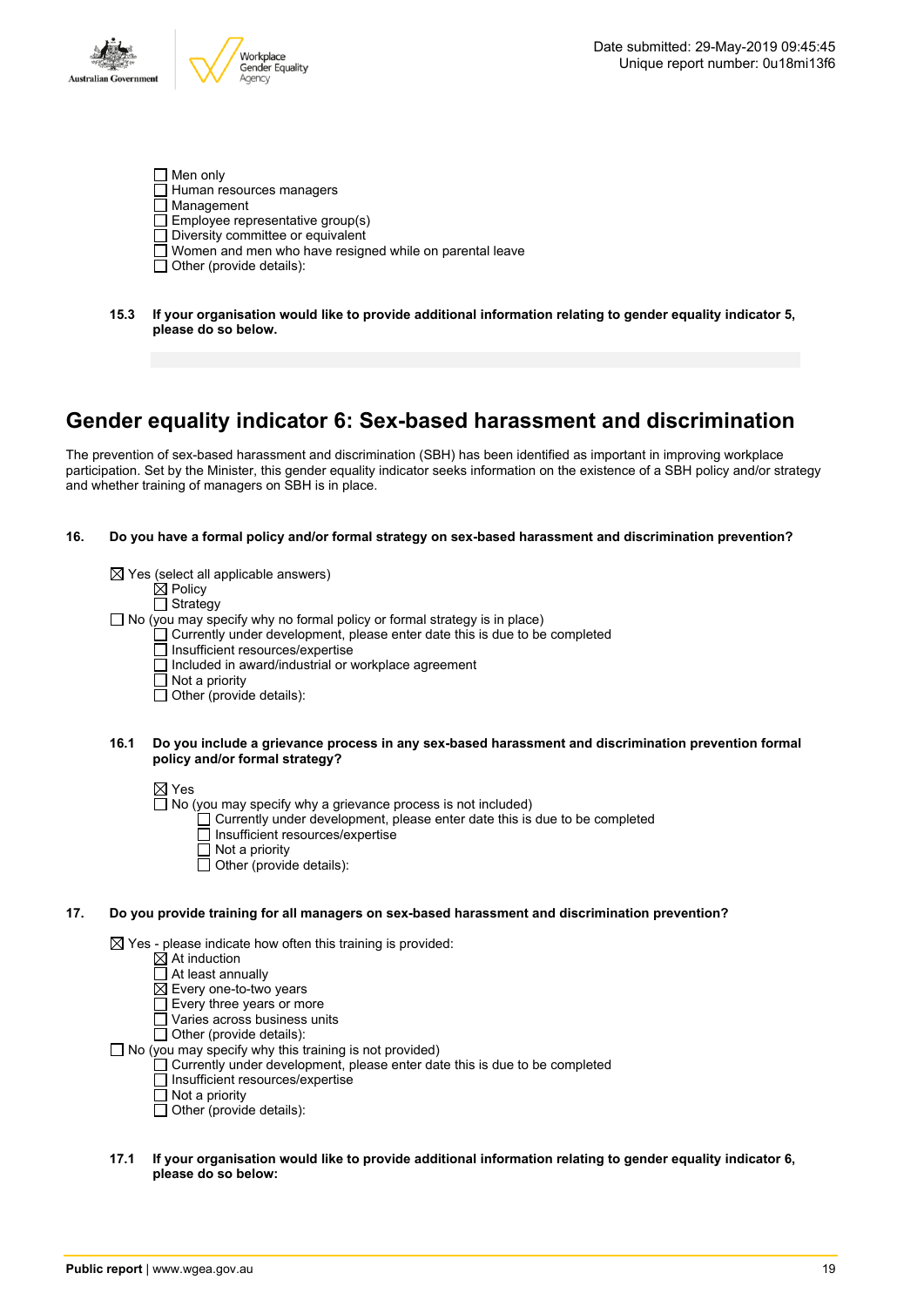



# **Other**

18. If your organisation has introduced any outstanding initiatives that have resulted in improved gender equality in **your workplace, please tell us about them.**

(As with all questions in this questionnaire, information you provide here will appear in your public report.)

We commenced the White Ribbon Workplace Accreditation Program in 2018 and hope to be accredited in 2019. This program helps strengthen our commitment to Gender Equality by improving our policies and providing training to ensure our people are taking active steps to stop violence against women.